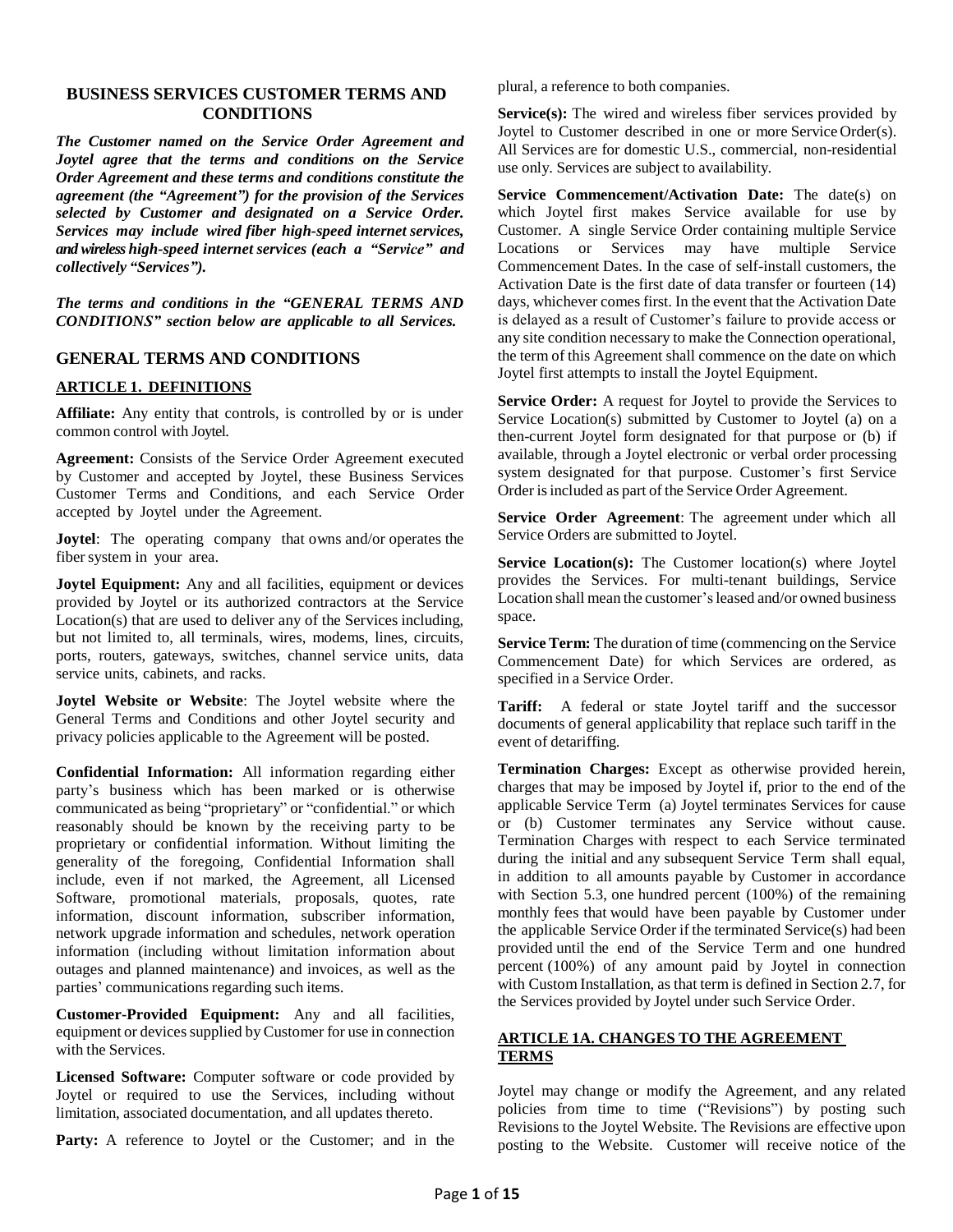Revisions in the next applicable monthly invoice. Customer shall have thirty (30) calendar days from the invoice notice of such Revisions to provide Joytel with written notice that the Revisions adversely affect Customer's use of the Service(s). If after notice Joytel is able to verify such adverse effect but is unable to reasonably mitigate the Revision's impact on such Services, then Customer may terminate the impacted Service(s) without further obligation to Joytel beyond the termination date, including Termination Charges, if any. This shall be Customer's sole and exclusive remedy.

## **ARTICLE 2. DELIVERY OF SERVICES**

**2.1 Orders.** A Service Order must be completed to initiate Service to a Service Location(s). A Service Order shall become binding on the parties when (i) it is specifically accepted by Joytel either electronically or in writing, (ii) Joytel begins providing the Services described in the Service Order or (iii) Joytel begins installation of the Services described in the Service Order, whichever is earlier. When a Service Order becomes effective it shall be deemed part of, and shall be subject to, the Agreement.

**2.2 Speed.** Joytel makes no representation regarding the speed of the Internet Service. Actual speeds may vary and are not guaranteed. Many factors affect speed including, without limitation, the number of workstations using a single connection.

**2.3 Access.** Customer, at no cost to Joytel, shall secure and maintain all necessary rights of access to Service Location(s) for Joytel to install and provide the Services, unless Joytel has secured such access prior to this Agreement. In addition, Customer shall provide an adequate environmentally controlled space and such electricity as may be required for installation, operation, and maintenance of the Joytel Equipment used to provide the Services within the Service Location(s). Joytel and its employees and authorized contractors will require free ingress and egress into and out of the Service Location(s) in connection with the provision of Services. Upon reasonable notice from Joytel, Customer shall provide all required access to Joytel and its authorized personnel.

**2.4 Service Commencement Date.** Upon installation and connection of the necessary facilities and equipment to provide the Services, Joytel shall notify Customer that the Services are available for use, and the date of such notice shall be called the "Service Commencement Date." Any failure or refusal on the part of Customer to be ready to receive the Services on the Service Commencement Date shall not relieve Customer of its obligation to pay applicable Service charges.

**2.5 Joytel Equipment.** Joytel Equipment is and shall remain the property of Joytel regardless of where installed within the Service Location(s), and shall not be considered a fixture or an addition to the land or the Service Location(s). At any time Joytel may remove or change Joytel Equipment in its sole discretion in connection with providing the Services. Customer shall not move, rearrange, disconnect, remove, attempt to repair, or otherwise tamper with any Joytel Equipment or permit others to do so, and shall not use the Joytel Equipment for any purpose other than that authorized by the Agreement. Joytel shall maintain Joytel Equipment in good operating

condition during the term of this Agreement; provided, however, that such maintenance shall be at Joytel's expense only to the extent that it is related to and/or resulting from the ordinary and proper use of the Joytel Equipment. Customer is responsible for damage to, or loss of, Joytel Equipment caused by its acts or omissions, and its noncompliance with this Section, or by fire, theft or other casualty at the Service Location(s), unless caused by the negligence or willful misconduct of Joytel. Customer agrees not to take any action that would directly or indirectly impair Joytel's title to the Joytel Equipment, or expose Joytel to any claim, lien, encumbrance, or legal process, except as otherwise agreed in writing by the Parties. Following Joytel's discontinuance of the Services to the Service Location(s), Joytel retains the right to remove the Joytel Equipment including, but not limited to, that portion of the Joytel Equipment located within the Service Location(s). To the extent Joytel removes such Joytel Equipment, it shall be responsible for returning the Service Location(s) to its prior condition, wear and tear excepted.

**2.6 Customer-Provided Equipment.** Joytel shall have no obligation to install, operate, or maintain Customer-Provided Equipment. Customer alone shall be responsible for providing maintenance, repair, operation and replacement of all inside wiring and equipment and facilities on the Customer's side of the modem, route and/or coaxial/fiber input connection. All Customer-Provided Equipment and wiring that Customer uses in connection with the Services must be fully compatible with the Services. Customer shall be responsible for the payment of all charges for troubleshooting, maintenance or repairs attempted or performed by Joytel's employees or authorized contractors when the difficulty or trouble report results from Customer-Provided Equipment. Joytel shall not be responsible to the Customer if changes in any of the facilities, operations or procedures of Joytel utilized in the provision of Service render any Customer-Provided Equipment or other equipment provided by a Customer obsolete or require modification or alteration of such equipment or system or otherwise affect its use or performance. Customer understands that the Connection operates through an Ethernet connection. The Ethernet card shall be provided and installed by Customer, at Customer's expense.

**2.7 Maintenance.** Routine maintenance and periodic system repairs, upgrades and reconfigurations, Public emergency or necessity, force majeure, restrictions imposed by law, acts of God, labor disputes and other situations, including mechanical or electronic breakdowns, may result in temporary impairment or interruption of service. As a result, Joytel does not guarantee continuous or uninterrupted service and reserves the right, from time to time, to temporarily reduce or suspend service without notice. Customer shall indemnify and hold Joytel and its directors, officers, employees, and agents harmless from any and all obligations, charges, claims, liabilities and fees incurred as the result of interruptions or omissions of service un this Agreement.

**2.8 Engineering Review.** Each Service Order submitted by Customer shall be subject to an engineering review by Joytel. The engineering review will determine whether the cable plant must be extended, built or upgraded in order to provide the ordered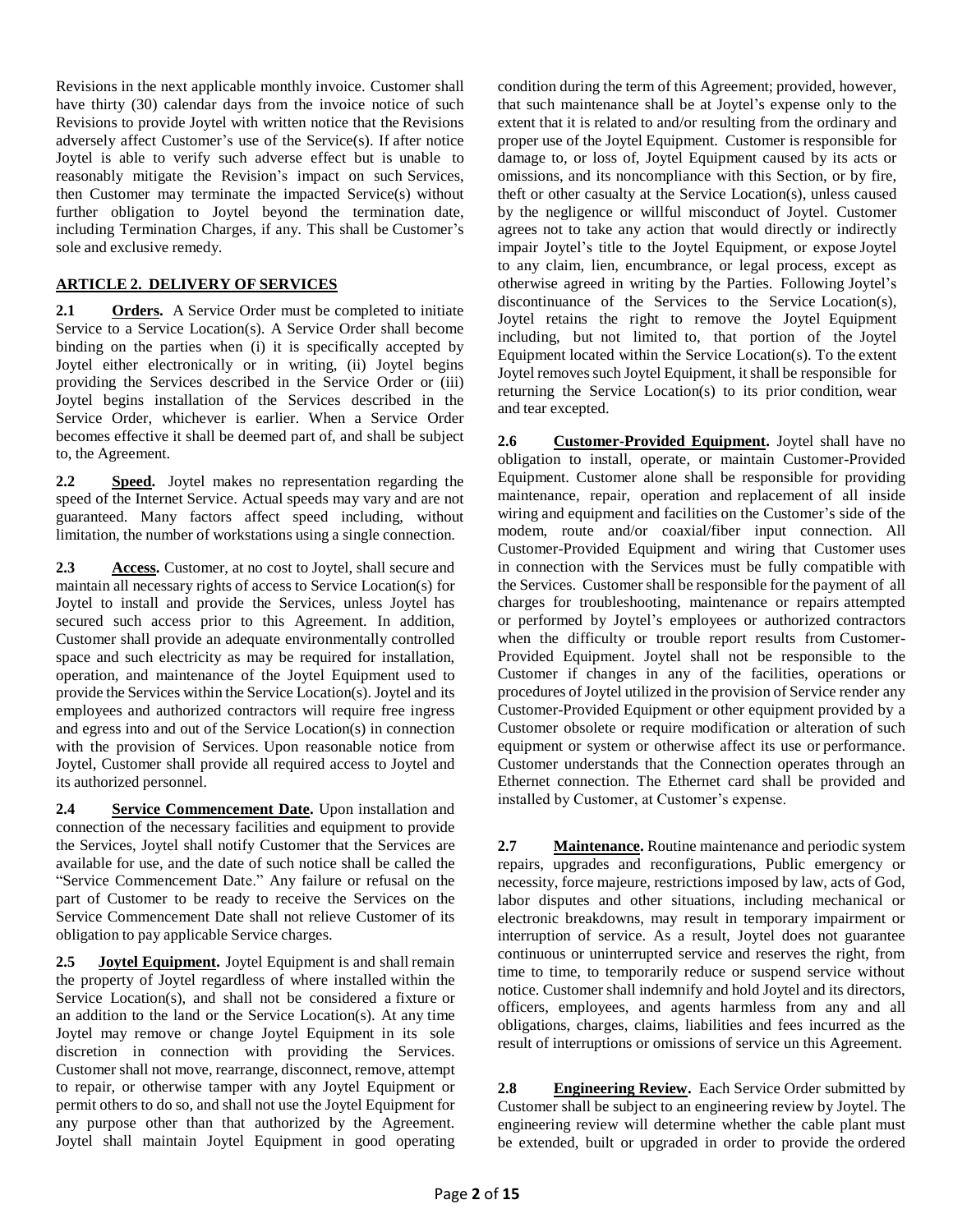Services at the requested Service Location(s), or whether Service installation has to be expedited to meet the Customer's requested Service Commencement Date ("Custom Installation"). Joytel will provide Customer written notification in the event Service installation at any Service Location will require an additional onetime installation fee ("Custom Installation Fee"). Customer will have five (5) days from receipt of such notice to reject the Custom Installation Fee and terminate, without further liability, the Service Order with respect to the affected Service Location(s).

**2.9 Administrative Web Site.** Joytel may, at its sole option, make one or more administrative web sites available to Customer in connection with Customer's use of the Services (each an "Administrative Web Site"). Joytel may furnish Customer with one or more user identifications and/or passwords for use on the Administrative Web Site. Customer shall be responsible for the confidentiality and use of such user identifications and/or passwords and shall immediately notify Joytel if there has been an unauthorized release, use or other compromise of any user identification or password. In addition, Customer agrees that its authorized users shall keep confidential and not distribute any information or other materials made available by the Administrative Web Site. Customer shall be solely responsible for all use of the Administrative Web Site, and Joytel shall be entitled to rely on all Customer uses of and submissions to the Administrative Web Site as authorized by Customer. Joytel shall not be liable for any loss, cost, expense or other liability arising out of any Customer use of the Administrative Web Site or any information on the Administrative Web Site. Joytel may change or discontinue the Administrative Web Site, or Customer's right to use the Administrative Web Site, at any time. Additional terms and policies may apply to Customer's use of the Administrative Web Site. These terms and policies will be posted on the site.

**2.10 Upgrade.** Customer may, at any time during the course of this agreement, upgrade its services from Joytel, or take advantage of rate reductions to its current service without affecting the remaining term or conditions in this agreement.

2.11 **Internet.** Through the Connection, Joytel provides Customer access to the Internet. Customer hereby acknowledges that the Internet is a separate and independent network of computers which is not owned, operated or managed by Joytel or in any way affiliated with Joytel or any of its affiliates. Customers use of the internet shall be solely at Customer's own risk and is subject to all applicable local, state, national, and international laws and regulations. Access to the Internet is dependent on numerous factors, technologies, and systems, many of which are beyond Joytel's authority and control.

**2.12 Permitting And Landlord Approval.** It is Customer's sole responsibility to obtain any required permits or Landlord approval for the installation of Joytel Equipment on property not owned by Customer or subject to any restriction or building code provision requiring a building permit for such installation. In the event a Landlord or building code dispute results in the termination of Service, Customer will be fully, completely, and solely responsible for all Termination Charges and fees incurred by Joytel, payable immediately.

## **ARTICLE 3. CHARGES, BILLING AND PAYMENT**

**3.1 Charges.** Customer shall pay Joytel one hundred percent (100%) of the Installation and/or Custom Installation Fee prior to the installation of Service. Customer further agrees to pay all charges associated with the Services, as set forth or referenced in the applicable Service Order(s) or invoiced by Joytel. These charges may include, but are not limited to installation charges, monthly recurring service charges, usage charges including without limitation charges for the use of Joytel Equipment, per-call charges, charges for service calls, maintenance and repair charges, and applicable federal, state, and local taxes, fees, surcharges and recoupments (however designated). Some Services such as measured and per-call charges, may be invoiced after the Service has been provided to Customer. Except as otherwise indicated herein or on the applicable Service Order(s), monthly recurring charges for Internet Services shall not increase during the initial Service Term.

**3.2 Third-Party Charges.** Customer may incur charges from third party service providers that are separate and apart from the amounts charged by Joytel. These may include, without limitation, charges resulting from accessing on-line services, calls to parties who charge for their telephone based services, purchasing or subscribing to other offerings via the Internet or the Cloud Solutions Marketplace, or selecting interactive options on Public View Video, Video, or otherwise. Customer agrees that all such charges, including all applicable taxes, are Customer's sole responsibility. In addition, Customer issolely responsible for protecting the security of credit card information provided to others in connection with such transactions.

**3.3 Payment of Bills.** Except as otherwise indicated herein or on the Service Order(s), Joytel will invoice Customer via email in advance on a monthly basis for all monthly recurring Service charges and fees arising under the Agreement in addition to all amounts due and owing to Joytel. Customer shall make payment to Joytel for all invoiced amounts within thirty (30) days after the date of the invoice. Any amounts not paid to Joytel within such period will be considered past due and Customers Connection may be suspended. If a Service Commencement Date is not the first day of a billing period, Customer's next monthly invoice shall include a *prorated* charge for the Services, from the date of installation to the first day of the new billing. In certain cases, Joytel may agree to provide billing services on behalf of third parties, as the agent of the third party. Any such third-party charges shall be payable pursuant to any contract or other arrangement between Customer and the third party. Joytel shall not be responsible for any dispute regarding these charges between Customer and such third party. Customer must address all such disputes directly with the third party. Payment shall be in the form of a company check.

**3.4 Partial Payment.** Partial payment of any bill will be applied to the Customer's outstanding charges in the amounts and proportions as solely determined by Joytel. No acceptance of partial payment(s) by Joytel shall constitute a waiver of any rights to collect the full balance owed under the Agreement.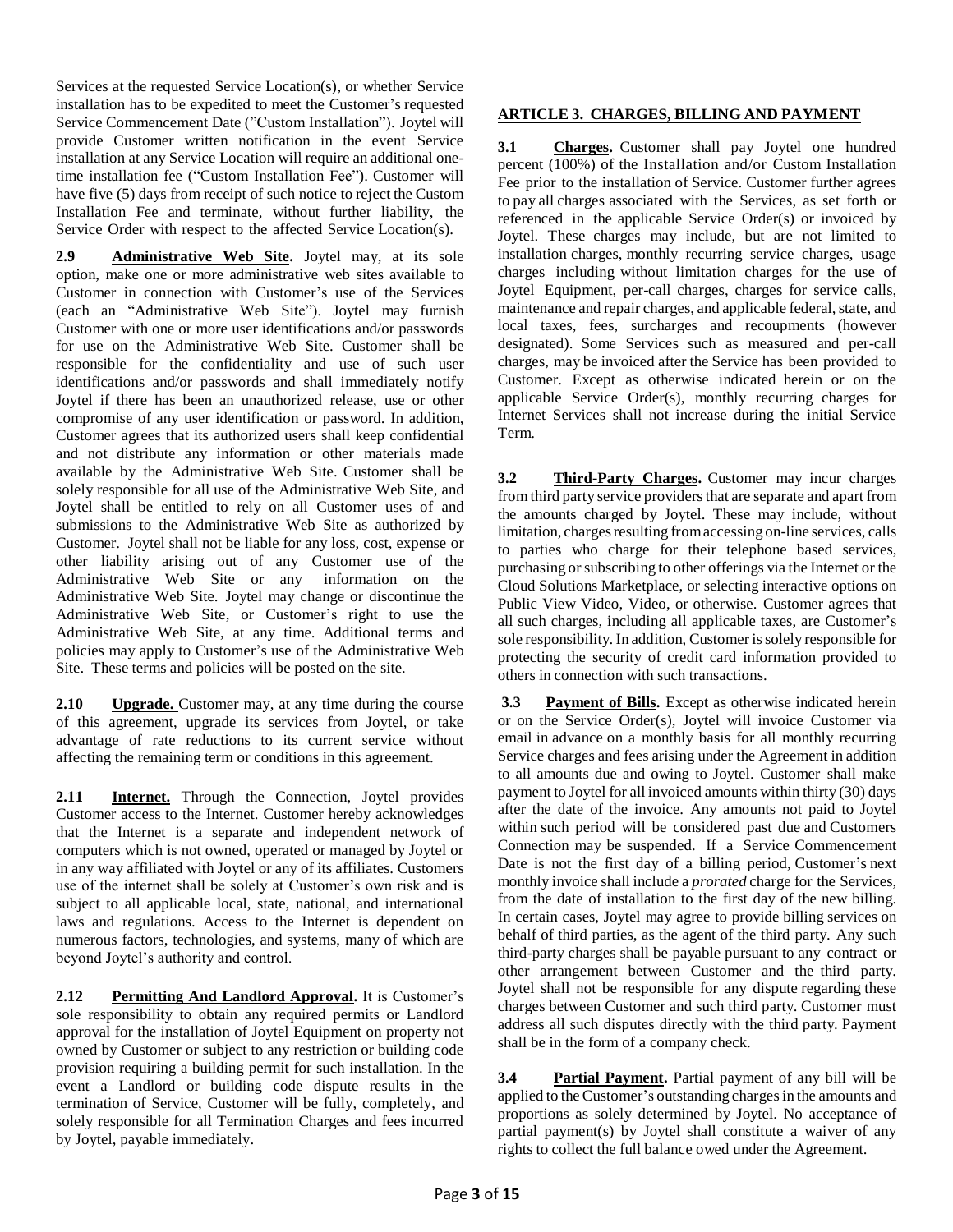**3.5 Payment by Credit Card.** Upon Customer's written request and Joytel's acceptance of such request, Joytel will accept certain credit card payments for charges generated under the Agreement. By providing Joytel with a credit card number, Customer authorizes Joytel to charge the card for all charges generated under this Agreement, until (i) this Agreement is terminated or (ii) Customer provides sixty (60) days prior notice that Joytel stop charging the credit card. Customer agrees to provide Joytel with updated credit card or alternate payment information on a timely basis prior to the expiration or termination of the credit card on file or in the event that Customer's credit card limit is or will be insufficient to cover payment. If Joytel is unable to charge Customer's credit card for any reason, Customer agrees to pay all amounts due, including any late payment charges or bank charges, upon demand by Joytel. Joytel may limit the option to pay by credit card to specific Services or may discontinue acceptance of credit card payments in whole or in part upon thirty (30) days prior notice to Customer.

**3.6 Credit Approval and Deposits.** Initial and ongoing delivery of Services may be subject to credit approval. Customer shall provide Joytel with credit information requested by Joytel. Customer authorizes Joytel to make inquiries and to receive information about Customer's credit history from others and to enter this information in Customer's records. Customer represents and warrants that all credit information that it provides to Joytel will be true and correct. Joytel, in its sole discretion, may deny the Services based upon an unsatisfactory credit history. Additionally, subject to applicable regulations, Joytel may require Customer to make a deposit (in an amount not to exceed an estimated two-month's charge for the Services) as a condition to Joytel's provision of the Services, or as a condition to Joytel's continuation of the Services. The deposit will not, unless explicitly required by law, bear interest and shall be held by Joytel as security for payment of Customer's charges. If the provision of Service to Customer is terminated, or if Joytel determines in its sole discretion that such deposit is no longer necessary, then the amount of the deposit will be credited to Customer's account or will be refunded to Customer, as determined by Joytel.

**3.7 Taxes and Fees.** Customer shall be responsible for the payment of any and all applicable local, state, and federal taxes or fees (however designated). Customer will be responsible to pay any Service fees, payment obligations and taxes that become applicable retroactively.

**3.8 Other Government-Related Costs and Fees.** Joytel reserves the right to invoice Customer for any fees or payment obligations in connection with the Services imposed by governmental or quasi-governmental bodies in connection with the sale, installation, use, or provision of the Services, including, without limitation, applicable franchise fees (if any), regardless of whether Joytel or its Affiliates pay the taxes directly or are required by an order, rule, or regulation of a taxing jurisdiction to collect them from Customer. These obligations may include those imposed on Joytel or its affiliates by an order, rule, or regulation of a regulatory body or a court of competent jurisdiction, as well as those that Joytel or its affiliates are required to collect from the Customer or to pay to others in

support of statutory or regulatory programs. Taxes and other government-related fees and surcharges may be changed with or without notice,

**3.9 Disputed Invoice.** If Customer disputes any portion of an invoice, Customer must pay the undisputed portion of the invoice and submit a written claim, including all documentation substantiating Customer's claim, to Joytel for the disputed amount of the invoice by the invoice due date. The Parties shall negotiate in good faith to resolve the dispute. However, should the parties fail to mutually resolve the dispute within sixty (60) days after the dispute was submitted to Joytel, all disputed amounts shall become immediately due and payable to Joytel. Under no circumstances may Customer submit a billing dispute to Joytel later than sixty (60) days following Customer's receipt of the applicable invoice.

**3.10 Past-Due Amounts.** Any undisputed payment not made when due will be subject to a reasonable late charge not to exceed the highest rate allowed by law on the unpaid invoice. If Customer's account is delinquent, Joytel may refer the account to a collection agency or attorney that may pursue collection of the past due amount and/or any Joytel Equipment that Customer fails to return in accordance with the Agreement. If Joytel is required to use a collection agency or attorney to collect any amount owed by Customer or any unreturned Joytel Equipment, Customer agrees to pay all reasonable costs of collection or other action. The remedies set forth herein are in addition to and not in limitation of any other rights and remedies available to Joytel under the Agreement or at law or in equity.

**3.11 Rejected Payments.** Except to the extent otherwise prohibited by law, Customer will be assessed a service charge up to the full amount permitted under applicable law for any check or other instrument used to pay for the Services that has been rejected by the bank or other financial institution.

**3.12 Fraudulent Use of Services.** Customer is responsible for all charges attributable to Customer with respect to the Services, even if incurred as the result of fraudulent or unauthorized use of the Services. Joytel may, but is not obligated to, detect or report unauthorized or fraudulent use of Services to Customer. Joytel reserves the right to restrict, suspend or discontinue providing any Service in the event of fraudulent use by Customer.

# **ARTICLE 4. TERM**

**4.1 Agreement Term.** This Agreement shall terminate upon the expiration or other termination of the final existing Service Order entered into under this Agreement. The term of a Service Order shall commence on the Service Commencement Date and shall terminate at the end of the stated Service Term of such Service. Unless otherwise stated in these terms and conditions, if a Service Order does not specify a term of service, the Service Term shall be one (1) year from the Service Commencement Date.

**4.2 Service Order Renewal.** Upon the expiration of the initial Service Term, this Agreement and each applicable Service Order shall automatically renew for successive periods of one (1) year each ("Renewal Term(s)" and unless otherwise distinguished herein, is also referred to as "Service Term(s)"),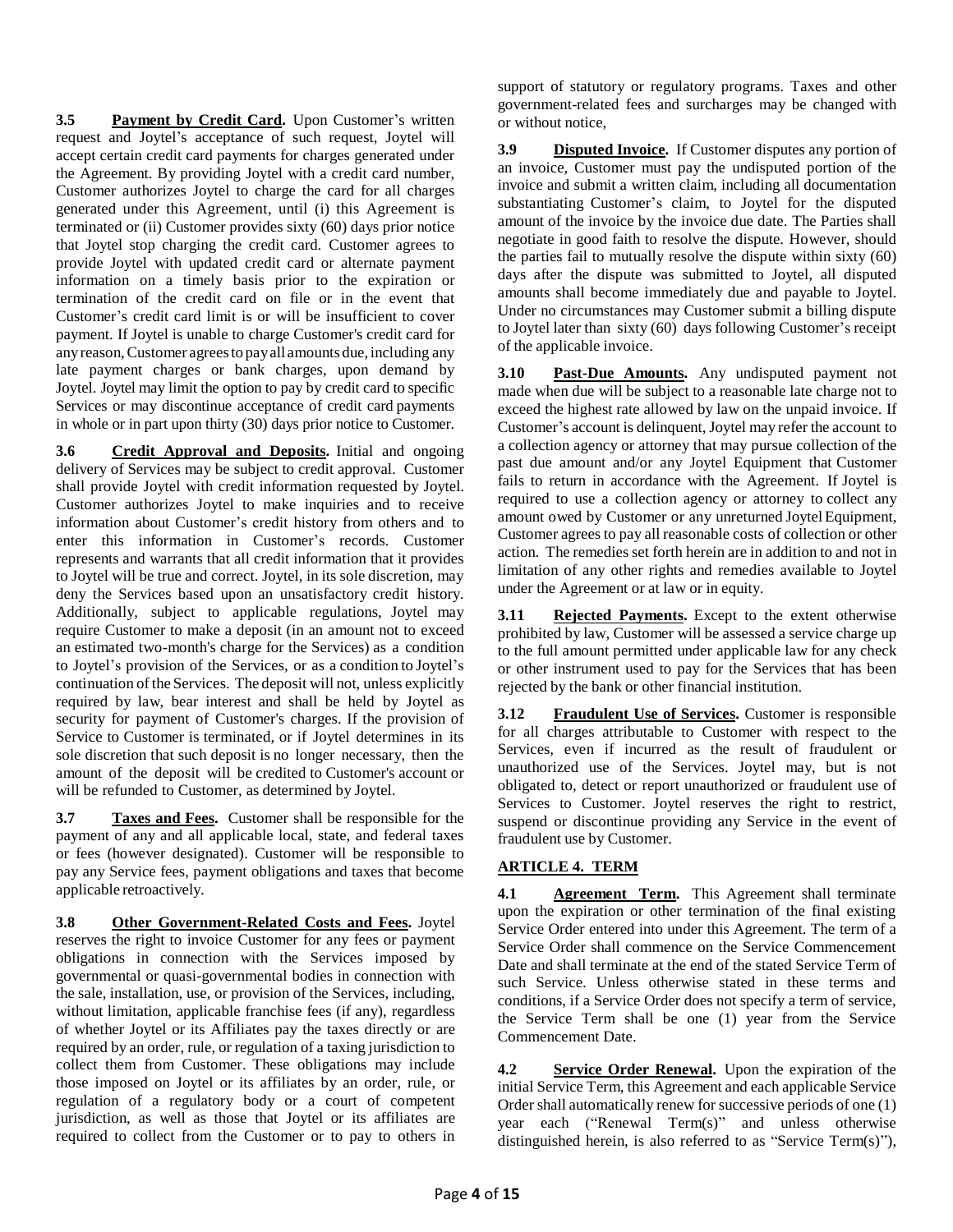unless otherwise stated in these terms and conditions or prior notice of non-renewal is delivered by either Party to the other at least sixty (60) days before the expiration of the then current Service Term. Such termination shall be effective sixty (60) days after Joytel's receipt of the termination notice. Joytel may change the monthly charges payable under this Agreement for any Renewal Term by notifying Customer at least sixty (60) days prior to the beginning of any Renewal Term of such a rate change.

**4.3 Changes in Monthly Recurring Service Charges**. Except as otherwise identified in the Agreement, at any time during initial Service Term and from time to time thereafter, Joytel may increase the monthly recurring charges for wired and wireless fiber services subject to thirty (30) days prior notice to Customer. Effective at any time after the end of the initial Service Term and from time to time thereafter, Joytel may modify the monthly recurring charges for Internet Services subject to thirty (30) days prior notice to Customer. Customer will have thirty (30) days from receipt of such notice to cancel the applicable Service without further liability. Should Customer fail to cancel within this timeframe, Customer will be deemed to have accepted the modified Service pricing. Nothing within this Section 4.3 is intended to limit Joytel's ability to increase charges associated with the Services as set forth in Section 3.1.

## **ARTICLE 5. TERMINATION OF AGREEMENT AND/OR A SALES ORDER**

**5.1 Termination for Convenience.** Notwithstanding any other term or provision in this Agreement, Customer shall have the right to terminate a Service Order or this Agreement (termination without cause), in whole or part, at any time during the Service Term upon sixty (60) days prior notice to Joytel, and be subject to payment to Joytel of all outstanding amounts due for the Services, any and all applicable Termination Charges, the return of any and all Joytel Equipment, full payment of and for the remaining monthly recurring charges outstanding in the term, plus any additional fees for disconnection and removal of equipment from Customer's premises. Such termination shall be effective sixty (60) days after Joytel's receipt of the termination notice.

## **5.2 Termination for Cause.**

(a) If Customer is in breach of a payment obligation (including failure to pay a required deposit), and fails to make payment in full within ten (10) days after receipt of notice of default, or has failed to make payments of all undisputed charges on or before the due date on three (3) or more occasions during any twelve (12) month period, Joytel may, at its option, terminate this Agreement, terminate the affected Service Orders, suspend Service under the affected Service Orders, and/or require a deposit, advance payment, or other satisfactory assurances in connection with any or all Service Orders as a condition of continuing to provide the Services. However, Joytel will not take any such action as a result of Customer's non-payment of a charge that is the subject of a timely billing dispute, unless the parties have reviewed the dispute and determined in good faith that the charge is correct.

(b) If either party breaches any material term of this Agreement and the breach continues without remedy for thirty (30) days after notice of default, the non-defaulting party

may terminate for cause any Service Order materially affected by the breach.

(c) A Service Order may be terminated by either party immediately upon notice if the other party has become insolvent or involved in liquidation or termination of its business, or adjudicated bankrupt, or been involved in an assignment for the benefit of its creditors.

(d) If Customer's use of the Connection is terminated by Joytel for violation of Joytel's Acceptable Use Policy, Customer shall be subject to, and immediately pay to Joytel all outstanding amounts due for the Services, any and all applicable Termination Charges, the return of any and all Joytel Equipment, full payment of the remaining monthly recurring charges outstanding in the term, any additional fees for disconnection and removal of equipment from Customer's premises, plus a fee assessed for the extra time and effort for Joytel's staff enforcing the Acceptable Use Policy ("AUP").

(e) Termination by either party of a Service Order does not waive any other rights or remediesthat it may have under this Agreement.

**5.3 Effect of Expiration or Termination of the Agreement or a Service Order**. Upon the expiration or termination of a Service Order for any reason: (i) Joytel may disconnect the applicable Service; (ii) Joytel may delete all applicable data, files, electronic messages, voicemail or other information stored on Joytel's servers or systems; (iii) if Customer hasterminated the Service Order prior to the expiration of the Service Term for convenience, or if Joytel has terminated the Service Order prior to the expiration of the Service Term as a result of material breach by Customer, Joytel may assess and collect from Customer applicable Termination Charges; (iv) Customer shall, permit Joytel access to retrieve from the applicable Service Locations any and all Joytel Equipment (however, if Customer fails to permit access, or if the retrieved Joytel Equipment has been damaged and/or destroyed other than by Joytel or its agents, normal wear and tear excepted, Joytel may invoice Customer for the full replacement cost of the relevant Joytel Equipment, or in the event of minor damage to the retrieved Joytel Equipment, the cost of repair, which amounts shall be immediately due and payable); and (v) if used in conjunction with the terminated Service, Customer's right to use applicable Licensed Software shall automatically terminate, and Customer shall be obligated to return the Licensed Software to Joytel.

**5.4 Regulatory and Legal Changes**. The parties acknowledge that the respective rights and obligations of each party as set forth in this Agreement upon its execution are based on law and the regulatory environment as it exists on the date of execution of this Agreement. Joytel may, in its sole discretion, immediately terminate this Agreement, in whole or in part, in the event there is a material change in any law, rule, regulation, Force Majeure event, or judgment of any court or government agency, and that change affects Joytel's ability to provide the Services herein.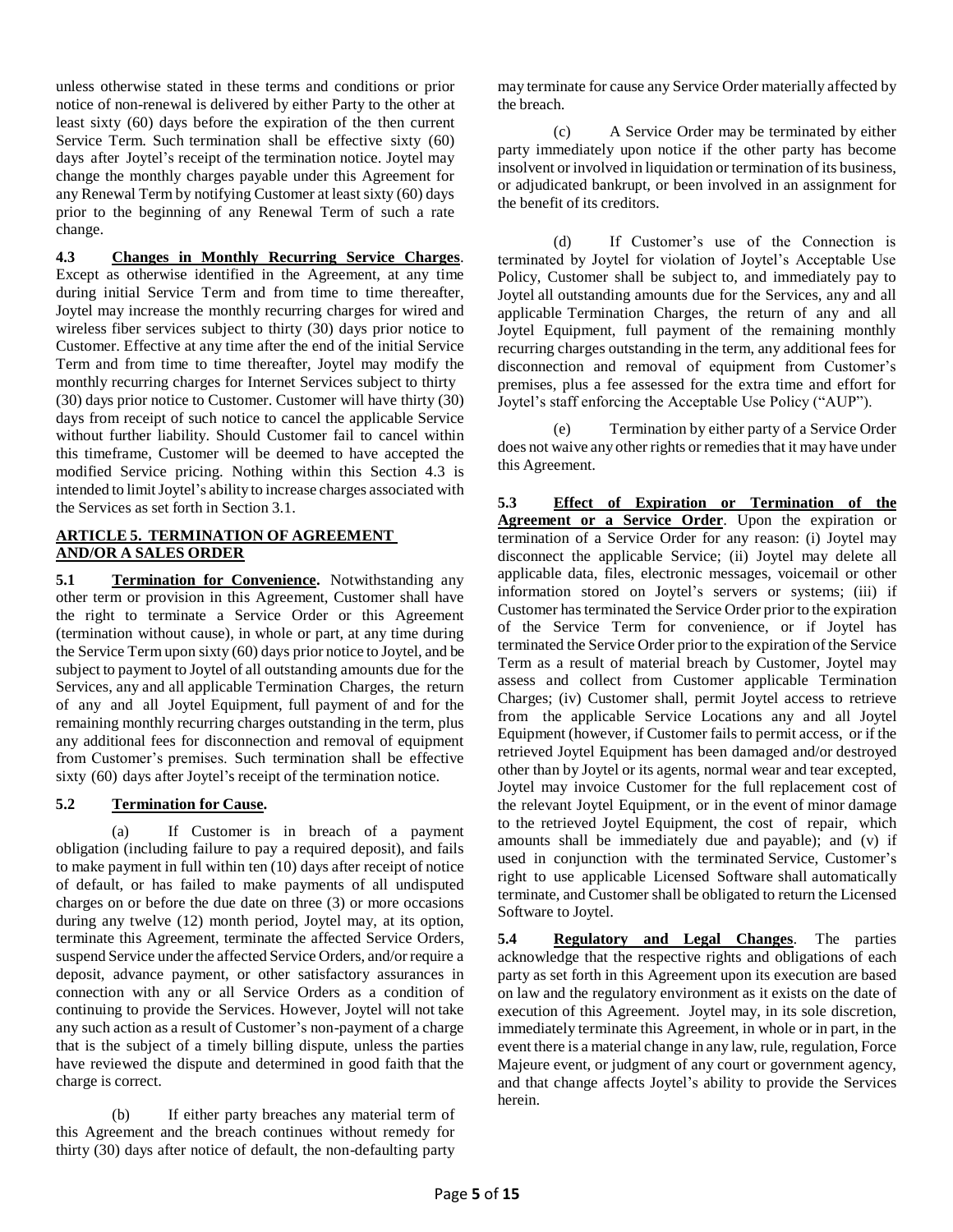### **ARTICLE 6. LIMITATION OF LIABILITY; DISCLAIMER OF WARRANTIES; WARNINGS**

**6.1** NEITHER PARTY WILL BE LIABLE TO THE OTHER FOR ANY INCIDENTAL, INDIRECT, SPECIAL, PUNITIVE OR CONSEQUENTIAL DAMAGES, WHETHER OR NOT FORESEEABLE, OF ANY KIND INCLUDING BUT NOT LIMITED TO ANY LOSS REVENUE, LOSS OF USE, LOSS OF BUSINESS OR LOSS OF PROFIT, WHETHER SUCH ALLEGED LIABILITY ARISES IN CONTRACT OR TORT, PROVIDED, HOWEVER, THAT NOTHING HEREIN IS INTENDED TO LIMIT CUSTOMER'S LIABILITY FOR AMOUNTS OWED FOR THE SERVICES, FOR ANY EQUIPMENT OR SOFTWARE PROVIDED BY JOYTEL OR FOR EARLY TERMINATION CHARGES AND THOSE CHARGES REFERENCED IN SECTION 5.2 AND 5.2. EXCEPT AS OTHERWISE EXPRESSLY PROVIDED IN THIS AGREEMENT, THE ENTIRE LIABILITY OF JOYTEL AND ITS OFFICERS, DIRECTORS, EMPLOYEES, AFFILIATES, AGENTS, SUPPLIERS OR CONTRACTORS ("ASSOCIATED PARTIES") FOR LOSS, DAMAGES AND CLAIMS ARISING OUT OF THE DELIVERY OF THE SERVICES INCLUDING, BUT NOT LIMITED TO, DELAY IN THE INSTALLATION OF SERVICES OR THE PERFORMANCE OR NONPERFORMANCE OF THE SERVICES OR THE JOYTEL EQUIPMENT SHALL BE LIMITED TO A SUM EQUIVALENT TO THE APPLICABLE OUT-OF-SERVICE CREDIT. REMEDIES UNDER THIS AGREEMENT ARE EXCLUSIVE AND LIMITED TO THOSE EXPRESSLY DESCRIBED IN THIS AGREEMENT.

**6.2** THERE ARE NO WARRANTIES, EXPRESS OR IMPLIED, INCLUDING WITHOUT LIMITATION ANY IMPLIED WARRANTY OF MERCHANTABILITY, FITNESS FOR A PARTICULAR PURPOSE, TITLE AND NON-INFRINGEMENT WITH RESPECT TO THE SERVICES, JOYTEL EQUIPMENT, OR LICENSED SOFTWARE. ALL SUCH WARRANTIES ARE HEREBY EXPRESSLY DISCLAIMED TO THE MAXIMUM EXTENT ALLOWED BY LAW. WITHOUT LIMITING THE GENERALITY OF THE FOREGOING, JOYTEL DOES NOT WARRANT THAT THE SERVICES, JOYTEL EQUIPMENT, OR LICENSED SOFTWARE WILL BE UNINTERRUPTED, ERROR-FREE, OR FREE OF LATENCY OR DELAY, OR THAT THE SERVICES, JOYTEL EQUIPMENT, OR LICENSED SOFTWARE WILL MEET YOUR REQUIREMENTS, OR THAT THE SERVICES, JOYTEL EQUIPMENT, OR LICENSED SOFTWARE WILL PREVENT UNAUTHORIZED ACCESS BY THIRD PARTIES.

**6.3** JOYTEL MAKES NO WARRANTIES OR REPRESENTATIONS WITH RESPECT TO THE SERVICES, JOYTEL EQUIPMENT, OR LICENSED SOFTWARE FOR USE BY THIRD PARTIES.

**6.4** IN NO EVENT SHALL JOYTEL, OR ITS ASSOCIATED PARTIES, SUPPLIERS, CONTRACTORS OR LICENSORS BE LIABLE FOR ANY LOSS, DAMAGE OR CLAIM ARISING OUT OF OR RELATED TO: (i) STORED, TRANSMITTED, OR RECORDED DATA, FILES, OR SOFTWARE; (ii) ANY ACT OR OMISSION OF CUSTOMER, ITS USERS OR THIRD PARTIES; (iii) INTEROPERABILITY, INTERACTION OR INTERCONNECTION OF THE SERVICES WITH APPLICATIONS, EQUIPMENT, SERVICES OR NETWORKS PROVIDED BY CUSTOMER OR THIRD PARTIES; OR (iv) LOSS OR DESTRUCTION OF ANY CUSTOMER HARDWARE, SOFTWARE, FILES OR DATA RESULTING FROM ANY VIRUS OR OTHER HARMFUL FEATURE OR FROM ANY ATTEMPT TO REMOVE IT, (v) ANY LOSS OF DATA RESULTING FROM DELAYS, NON-DELIVERIES, MIS-DELIVERIES, OR SERVICE INTERRUPTION, HOWEVER CAUSED. USE OF ANY INFORMATION OBTAINED THROUGH JOYTEL'S NETWORK SHALL BE AT THE CUSTOMER'S OWN RISK. JOYTEL SPECIFICALLY DISCLAIMS ANY RESPONSIBILITY FOR THE ACCURACY OR QUALITY OF INFORMATION OBTAINED THOUGH THE CONNECTION.

**6.5 Disruption Of Service**. The Services are not fail-safe and are not designed or intended for use in situations requiring fail-safe performance or in which an error or interruption in the Services could lead to severe injury to business, persons, property or environment ("High Risk Activities"). These High Risk Activities may include, without limitation, vital business or personal communications, or activities where absolutely accurate data or information is required. Customer expressly assumes the risks of any damages resulting from High Risk Activities. Joytel shall not be liable for any inconvenience, loss, liability, or damage resulting from any interruption of the Services, directly or indirectly caused by, or proximately resulting from, any circumstances, including, but not limited to, causes attributable to Customer or Customer- Equipment; inability to obtain access to the Service Locations; failure of any television signal at the transmitter; failure of a communications satellite; loss of use of poles or other utility facilities; strike; labor dispute; riot or insurrection; war; explosion; malicious mischief; fire, flood, lightening, earthquake, wind, ice, extreme weather conditions or other acts of God; failure or reduction of power; or any court order, law, act or order of government restricting or prohibiting the operation or delivery of the Services. Joytel is further not be liable for fiber cut from 3<sup>rd</sup> party Local Exchange Carrier ("LEC"), repair or restoration of any structure or surface altered or penetrated by Joytel during the installation or removal of the antenna, fiber, mast, tripod, wiring, or any other Joytel Equipment located at Customer's location. Customer understands that Service requires a direct Connection between the Joytel Point of Presence ("POP") and the Equipment located at Customer's location ("Demarcation Point"). In the event Service is interrupted by the Customer, Customer's agents and/or assigns, directors, officers, employees, including but not limited to cutting of cables, destruction of Equipment, signal blocking, etc., Joytel will attempt to correct and restore Service and/or the Connection. Customer may incur charges for any extra hardware and/or service labor at that time.

**6.6 Service Level Agreement.** Joytel's liability for Wired Fiber Connection Connectivity performance shall be limited to the amounts set forth in the Service Level Agreement ("SLA") posted at (**XXXXXXXXXXXXXX)** and attached hereto. Joytel may change or modify the SLA ("SLA Revisions") by posting such SLA Revisions to the Website. The SLA Revisions are effective upon posting to the Website. This SLA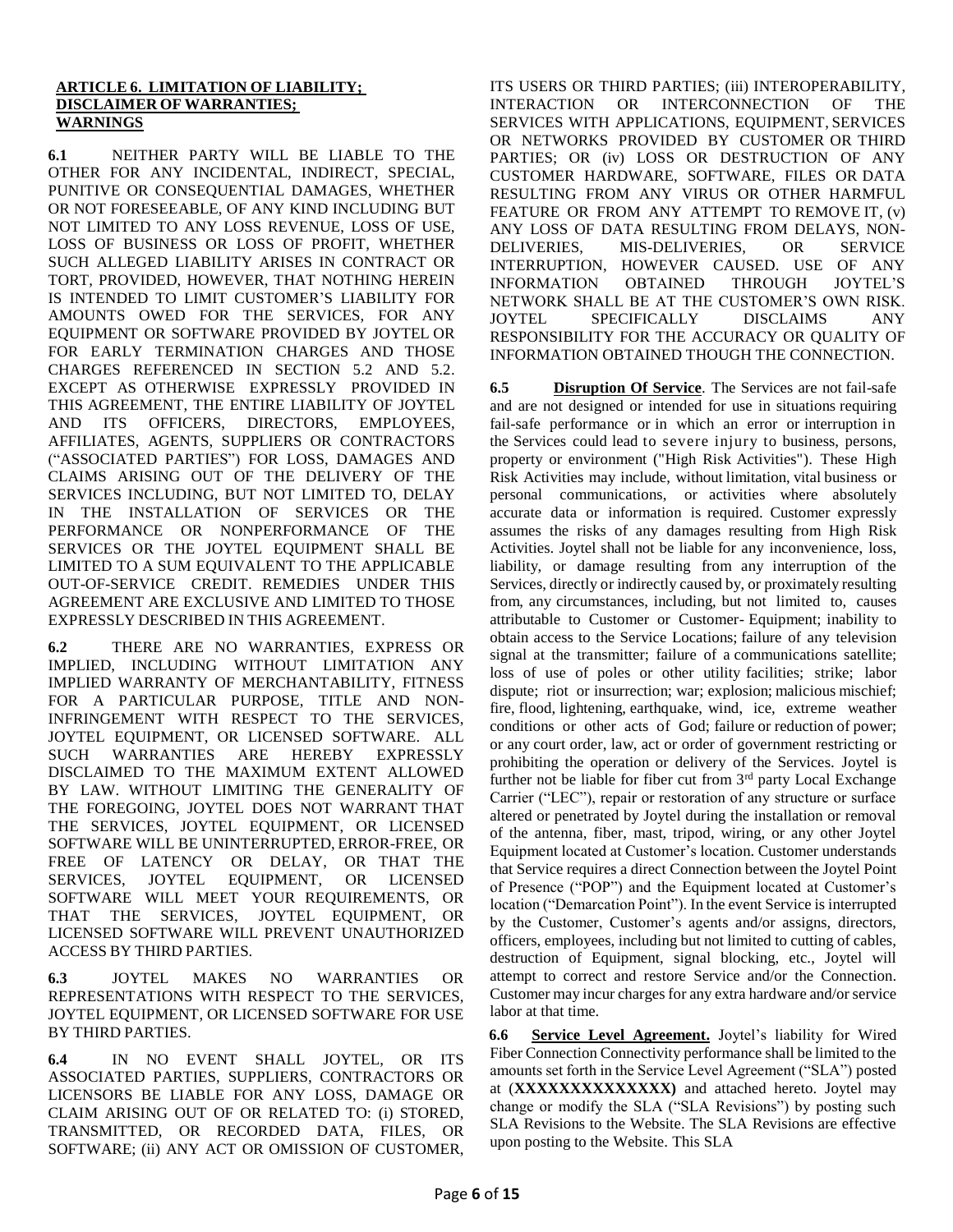**6.7 Remedies.** Customer's sole and exclusive remedies under this Agreement are as expressly set forth in this Agreement. Certain of the above exclusions may not apply if the state in which a Service is provided does not allow the exclusion or limitation of implied warranties or does not allow the limitation or exclusion of incidental or consequential damages. In those states, the liability of Joytel and its affiliates and agents is limited to the maximum extent permitted by law.

## **ARTICLE7.INDEMNIFICATION**

**7.1** Subject to Article 6, each Party ("Indemnifying Party") will indemnify and hold harmless the other Party ("Indemnified Party"), its affiliates, officers, directors, employees, stockholders, partners, providers, independent contractors and agents from and against any and all joint or several costs, damages, losses, liabilities, expenses, judgments, fines, settlements and any other amount of any nature, including reasonable fees and disbursements of attorneys, accountants, and experts, arising from any and all claims, demands, actions, suits, or proceedings whether civil, criminal, administrative, or investigative (collectively, "Claims") relating to: (i) any Claim of any third party resulting from the negligence or willful act or omission of Indemnifying Party arising out of or related to the Agreement, the obligations hereunder, and uses of Services,Joytel Equipment, and Licensed Software; and (ii) any Claim of any third party alleging infringement of a U.S. patent or U.S. copyright arising out of or related to this Agreement, the obligations hereunder, and the use of Services, Joytel Equipment, and Licensed Software.

**7.2** The Indemnifying Party agrees to defend the Indemnified Party for any loss, injury, liability, claim or demand ("Actions") that is the subject of Article 7 hereof. The Indemnified Party agrees to notify the Indemnifying Party promptly, in writing, of any Actions, threatened or actual, and to cooperate in every reasonable way to facilitate the defense or settlement of such Actions. The Indemnifying Party shall assume the defense of any Action with counsel of its own choosing, but which is reasonably satisfactory to the Indemnified Party. The Indemnified Party may employ its own counsel in any such case, and shall pay such counsel's fees and expenses. The Indemnifying Party shall have the right to settle any claim for which indemnification is available; provided, however, that to the extent that such settlement requires the Indemnified Party to take or refrain from taking any action or purports to obligate the Indemnified Party, then the Indemnifying Party shall not settle such claim without the prior written consent of the Indemnified Party, which consent shall not be unreasonably withheld, conditioned or delayed.

## **ARTICLE 7A. BINDING ARBITRATION**

7A.1 **Purpose**. If Customer has a Dispute (as defined below) with Joytel that cannot be resolved through an informal dispute resolution process between the parties, Customer orJoytel may elect to arbitrate that Dispute in accordance with the terms of this arbitration provision ("Arbitration Provision") rather than litigate the Dispute in court. Arbitration means the parties will have a fair hearing before a neutral arbitrator instead of in a court by a judge or jury. Proceeding in arbitration may result in limited discovery and may be subject to limited review by courts.

7A.2 **Definitions**. The term "Dispute" means any dispute,

claim, or controversy between you and Joytel regarding any aspect of Customer's relationship with Joytel, whether based in contract, statute, regulation, ordinance, tort (including, but not limited to, fraud, misrepresentation, fraudulent inducement, negligence, or any other intentional tort), or any other legal or equitable theory, and includes the validity, enforceability or scope of this Arbitration Provision. "Dispute" is to be given the broadest possible meaning that will be enforced. As used in this Arbitration Provision, "Joytel" means Joytel and its parents, subsidiaries and affiliated companies and each of their respective officers, directors, employees and agents.

7A.3 **Right to Opt Out**. IF CUSTOMER DOES NOT WISH TO BE BOUND BY THIS ARBITRATION PROVISION, CUSTOMER MUST NOTIFY JOYTEL IN WRITING WITHIN THIRTY (30) DAYS OF THE DATE COMPANY EXECUTED THE AGREEMENT BY MAIL TO JOYTEL 800 WATER STREET, SUITE 202, JACKSONVILLE, FL 32202 ATTN: LEGAL DEPARTMENT/COMMERCIAL SERVICES ARBITRATION. YOUR WRITTEN NOTIFICATION TO JOYTEL MUST INCLUDE THE CUSTOMER'S NAME, ADDRESS AND JOYTEL ACCOUNT NUMBER, THE NAME AND POSITION OF THE PERSON SUBMITTING THE NOTIFICATION ON BEHALF OF THE CUSTOMER, AS WELL AS A CLEAR STATEMENT THAT CUSTOMER DOES NOT WISH TO RESOLVE DISPUTES WITH JOYTEL THROUGH ARBITRATION. CUSTOMER'S DECISION TO OPT OUT OF THIS ARBITRATION PROVISION WILL HAVE NO ADVERSE EFFECT ON CUSTOMER'S RELATIONSHIP WITH JOYTEL OR THE DELIVERY OF SERVICE(S) TO CUSTOMER BY JOYTEL. IF CUSTOMER HAS PREVIOUSLY NOTIFIED JOYTEL OF ITS DECISION TO OPT OUT OF ARBITRATION, CUSTOMER NEED NOT PROVIDE NOTICE AGAIN.

7A.4 **Initiation of Arbitration Proceeding/Selection of Arbitrator**. If Customer or Joytel elect to resolve a Dispute through arbitration pursuant to this Arbitration Provision, the party initiating the arbitration proceeding may open a case with the American Arbitration Association - Case Filing Services, 1101 Laurel Oak Road, Suite 100, Voorhees, NJ 08043, 877-493- 4185, [www.adr.org](http://www.adr.org/) under the Commercial Arbitration Rules of the American Arbitration Association "AAA."

## 7A.5. **Arbitration Procedures**.

(a) Because the Service(s) provided to Customer by Joytel concerns interstate commerce, the Federal Arbitration Act ("FAA"), not state arbitration law, shall govern the arbitrability of all Disputes. However, applicable federal law or the law of the state where Customer receives the Service from Joytel may apply to and govern the substance of any Disputes. No state statute pertaining to arbitration shall be applicable under this Arbitration Provision.

(b) If there is a conflict between this Arbitration Provision and the rules of the arbitration organization, this Arbitration Provision shall govern. If the AAA will not enforce this Arbitration Provision as written, it cannot serve as the arbitration organization to resolve Customer's dispute with Joytel. If this situation arises, the parties shall agree on a substitute arbitration organization. If the parties are unable to agree, the parties shall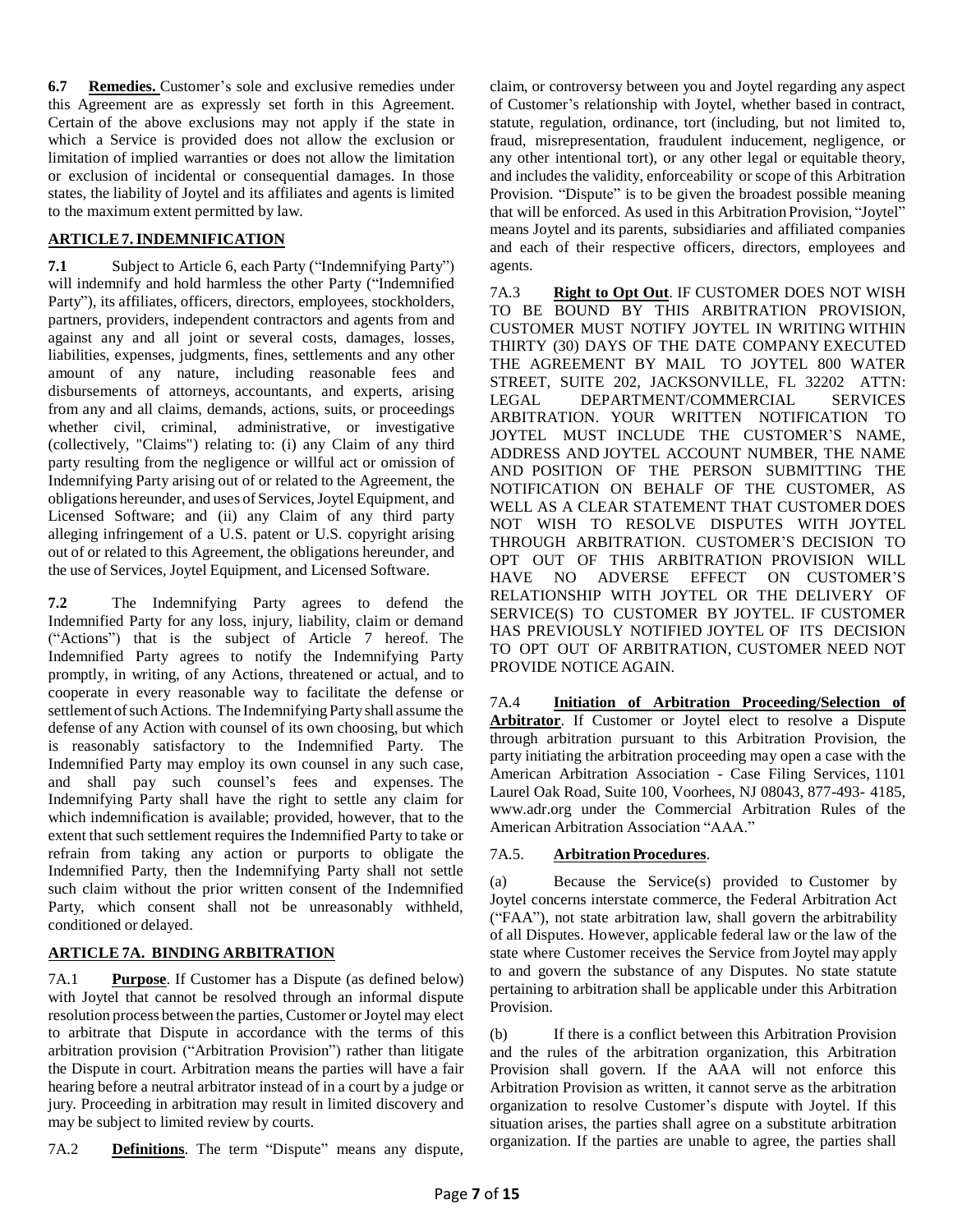mutually petition a court of appropriate jurisdiction to appoint an arbitration organization that will enforce this Arbitration Provision as written. If there is a conflict between this Arbitration Provision and the rest of this Agreement, this Arbitration Provision shall govern.

(c) A single arbitrator will resolve the Dispute. The arbitrator will honor claims of privilege recognized by law and will take reasonable steps to protect customer account information and other confidential or proprietary information.

(d) The arbitrator will make any award in writing but need not provide a statement of reasons unless requested by a party. An award rendered by the arbitrator may be entered in any court having jurisdiction over the parties for purposes of enforcement.

(e) If an award granted by the arbitrator exceeds \$75,000, either party can appeal that award to a three-arbitrator panel administered by the same arbitration organization by a written notice of appeal filed within thirty (30) days from the date of entry of the written arbitration award. The members of the threearbitrator panel will be selected according to the rules of the arbitration organization. The arbitration organization will then notify the other party that the award has been appealed. The threearbitrator panel will issue its decision within one hundred and twenty (120) days of the date of the appealing party's notice of appeal. The decision of the three-arbitrator panel shall be final and binding, except for any appellate right which exists under the FAA.

## 7A.6 **Restrictions**:

(a) CUSTOMER MUST CONTACT JOYTEL WITHIN ONE (1) YEAR OF THE DATE OF THE OCCURRENCE OF THE EVENT OR FACTS GIVING RISE TO A DISPUTE (EXCEPT FOR BILLING DISPUTES, ABOUT WHICH CUSTOMER MUST CONTACT JOYTEL WITHIN SIXTY (60) DAYS AS PROVIDED IN SECTION 3.9 OF THE GENERAL TERMS AND CONDITIONS), OR CUSTOMER WAIVES THE RIGHT TO PURSUE ANY CLAIM BASED UPON SUCH EVENT, FACTS, OR DISPUTE.

(b) ALL PARTIES TO THE ARBITRATION MUST BE INDIVIDUALLY NAMED. THERE SHALL BE NO RIGHT OR AUTHORITY FOR ANY CLAIMS TO BE ARBITRATED OR LITIGATED ON A CLASS ACTION OR CONSOLIDATED BASIS OR ON BASES INVOLVING CLAIMS BROUGHT IN A PURPORTED REPRESENTATIVE CAPACITY ON BEHALF OF THE GENERAL PUBLIC (SUCH AS A PRIVATE ATTORNEY GENERAL), OTHER SUBSCRIBERS, OR OTHER PERSONS.

7A.7 **Location of Arbitration**. The arbitration will take place at a location convenient to Customer in the area where Customer receives Services from Joytel.

7A.8 **Payment of Arbitration Fees and Costs**. JOYTEL WILL ADVANCE ALL ARBITRATION FILING FEES AND ARBITRATOR'S COSTS AND EXPENSES UPON CUSTOMER'S WRITTEN REQUEST GIVEN PRIOR TO THE COMMENCEMENT OF THE ARBITRATION. CUSTOMER IS RESPONSIBLE FOR ALL ADDITIONAL COSTS THAT CUSTOEMR INCURS IN THE ARBITRATION, INCLUDING, BUT NOT LIMITED TO, FEES FOR ATTORNEYS OR

EXPERT WITNESSES. IF THE ARBITRATION PROCEEDING IS DECIDED IN JOYTEL'S FAVOR, CUSTOMER SHALL REIMBURSE JOYTEL FOR THE FEES AND COSTS ADVANCED TO CUSTOMER ONLY UP TO THE EXTENT AWARDABLE IN A JUDICIAL PROCEEDING. IF THE ARBITRATION PROCEEDING IS DETERMINED IN CUSTOMER'S FAVOR, CUSTOMER WILL NOT BE REQUIRED TO REIMBURSE JOYTEL FOR ANY OF THE FEES AND COSTS ADVANCED BY JOYTEL. IF A PARTY ELECTS TO APPEAL AN AWARD TO A THREE-ARBITRATOR PANEL, THE PREVAILING PARTY IN THE APPEAL SHALL BE ENTITLED TO RECOVER ALL REASONABLE ATTORNEYS' FEES AND COSTS INCURRED IN THAT APPEAL. NOTWITHSTANDING ANYTHING TO THE CONTRARY IN THIS ARBITRATION PROVISION, JOYTEL WILL PAY ALL FEES AND COSTS THAT IT IS REQUIRED BY LAW TO PAY.

## 7A.9 **Severability**.

(a) If any clause within this Arbitration Provision is found to be illegal or unenforceable, that clause will be severed from this Arbitration Provision, and the remainder of this Arbitration Provision will be given full force and effect. If the class action waiver clause is found to be illegal or unenforceable, the entire Arbitration Provision will be unenforceable, and the dispute will be decided by a court.

(b) In the event this entire Arbitration Provision is determined to be illegal or unenforceable for any reason, or if a claim is brought in a Dispute that is found by a court to be excluded from the scope of this Arbitration Provision, Customer and Joytel have each agreed to waive, to the fullest extent allowed by law, any trial by jury.

7A.10 **Exclusions from Arbitration**. CUSTOMER AND JOYTEL AGREE THAT THE FOLLOWING WILL NOT BE SUBJECT TO ARBITRATION: (1) ANY CLAIM FILED BY CUSTOMER OR BY JOYTEL THAT IS NOT AGGREGATED WITH THE CLAIM OF ANY OTHER SUBSCRIBER AND WHOSE AMOUNT IN CONTROVERSY IS PROPERLY WITHIN THE JURISDICTION OF A COURT THAT IS LIMITED TO ADJUDICATING SMALL CLAIMS; (2) ANY DISPUTE OVER THE VALIDITY OF ANY PARTY'S INTELLECTUAL PROPERTY RIGHTS; (3) ANY DISPUTE RELATED TO OR ARISING FROM ALLEGATIONS ASSOCIATED WITH UNAUTHORIZED USE OR RECEIPT OF SERVICE; (4) ANY DISPUTE THAT ARISES BETWEEN JOYTEL AND ANY STATE OR LOCAL REGULATORY AUTHORITY OR AGENCY THAT IS EMPOWERED BY FEDERAL, STATE, OR LOCAL LAW TO GRANT A FRANCHISE UNDER 47 U.S.C. § 522(9); AND (5) ANY DISPUTE THAT CAN ONLY BE BROUGHT BEFORE THE LOCAL FRANCHISE AUTHORITY UNDER THE TERMS OF THE FRANCHISE.

7A.11 **Continuation**. This Arbitration Provision shall survive the termination of Customer's Agreement with Joytel and the provisioning of Service(s) thereunder.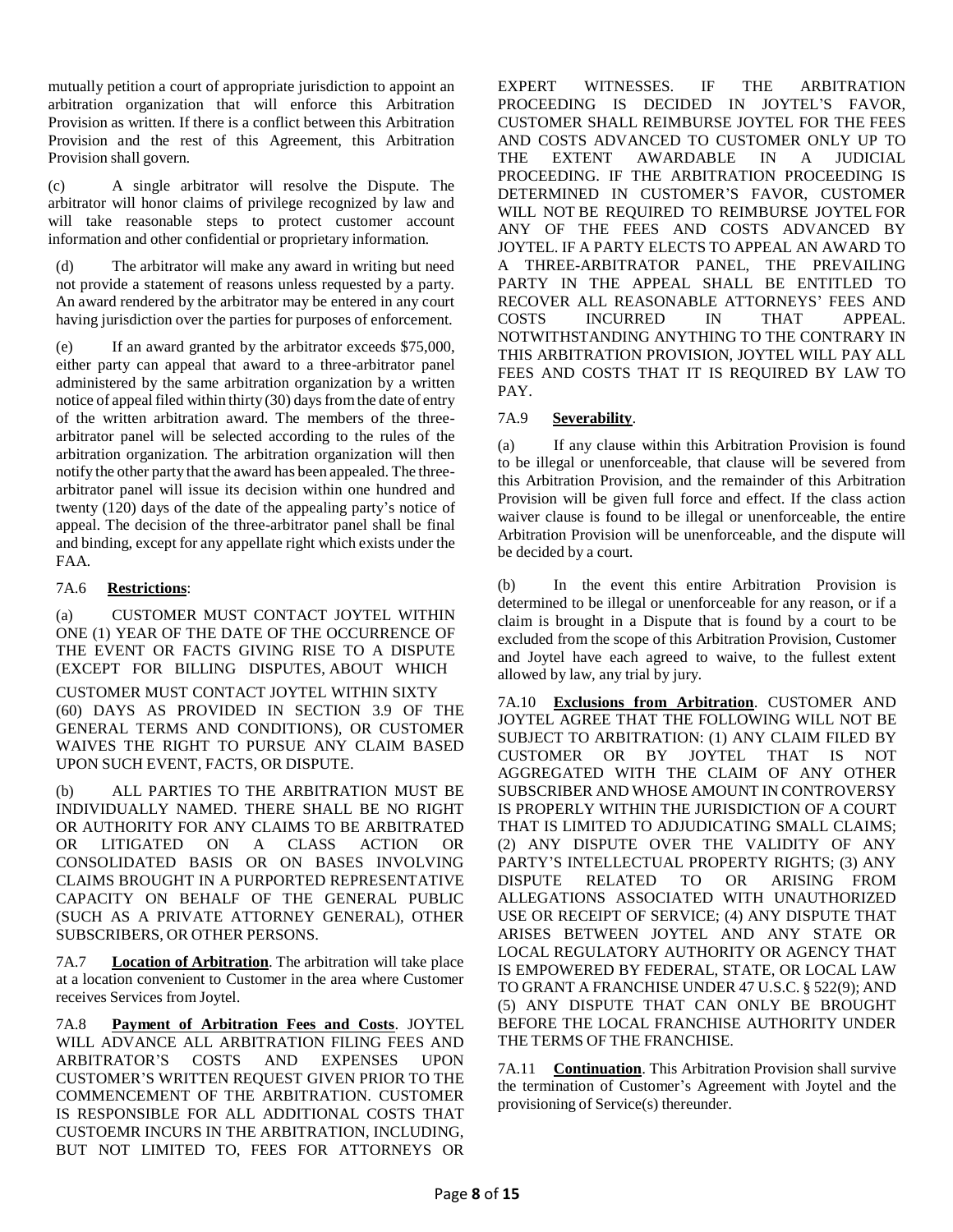### **ARTICLE 8. SOFTWARE & SERVICES**

**8.1 License**. If and to the extent Customer requires the use of Licensed Software in order to use the Services supplied under any Service Order, Customer shall have a personal, nonexclusive, nontransferable, and limited license to use the Licensed Software in object code only and solely to the extent necessary to use the applicable Service during the Service Term. Customer may not claim title to, or an ownership interest in, any Licensed Software (or any derivations or improvements thereto) and Customer shall execute any documentation reasonably required by Joytel, including, without limitation, end-user license agreements for the Licensed Software. Joytel and its suppliers shall retain ownership of the Licensed Software, and no rights are granted to Customer other than a license to use the Licensed Software under the terms expressly set forth in this Agreement.

**8.2 Restrictions.** Customer agrees that it shall not: (i) copy the Licensed Software (or any upgrades thereto or related written materials) except for emergency back-up purposes or as permitted by the express written consent of Joytel; (ii) reverse engineer, decompile, or disassemble the Licensed Software; (iii) sell, lease, license, or sublicense the Licensed Software; or (iv) create, write, or develop any derivative software or any other software program based on the Licensed Software.

**8.3 Updates**. Customer acknowledges that the use of the Services may periodically require updates and/or changes to certain Licensed Software resident in the Joytel Equipment or Customer-Provided Equipment. If Joytel has agreed to provide updates and changes,Joytelmay performsuch updates and changes remotely or on-site, at Joytel's sole option. Customer hereby consents to, and shall provide free access for, such updates deemed reasonably necessary by Joytel.

**8.4 Ownership of Telephone Numbers and Addresses**. Customer acknowledges that use of the Services does not give it any ownership or other rights in any telephone number or Internet/on-line addresses provided, including but not limited to Internet Protocol ("IP") addresses, e-mail addresses and web addresses.

**8.5 Intellectual Property Rights in the Services**. Title and intellectual property rights to the Services are owned by Joytel, its agents, suppliers or affiliates or their licensors or otherwise by the owners of such material. The copying, redistribution, reselling, bundling or publication of the Services, in whole or in part, without express prior written consent from Joytel or other owner of such material, is prohibited.

## **ARTICLE 9. CONFIDENTIAL INFORMATION AND PRIVACY**

**9.1 Disclosure and Use.** All Confidential Information shall be kept by the receiving party in strict confidence and shall not be disclosed to any third party without the disclosing party's express written consent. Notwithstanding the foregoing, such information may be disclosed (i) to the receiving party's employees, affiliates, and agents who have a need to know for the purpose of performing this Agreement, using the Services, rendering the Services, and marketing related products and services (provided that in all cases the receiving party shall take appropriate measures prior to disclosure to its employees,

affiliates, and agents to assure against unauthorized use or disclosure); or (ii) as otherwise authorized by this Agreement. Each party agrees to treat all Confidential Information of the other in the same manner as it treats its own proprietary information, but in no case using a degree of care less than a reasonable degree of care.

**9.2 Exceptions.** Notwithstanding the foregoing, each party's confidentiality obligations hereunder shall not apply to information that: (i) is already known to the receiving party without a pre-existing restriction as to disclosure; (ii) is or becomes publicly available without fault of the receiving party; (iii) is rightfully obtained by the receiving party from a third party without restriction as to disclosure, or is approved for release by written authorization of the disclosing party; (iv) is developed independently by the receiving party without use of the disclosing party's Confidential Information; or (v) is required to be disclosed by law or regulation.

**9.3 Remedies.** Notwithstanding any other Article of this Agreement, the non-breaching party shall be entitled to seek equitable relief to protect its interests pursuant to this Article 9, including, but not limited to, injunctive relief.

**9.4 Monitoring.** Joytel shall have no obligation to monitor postings or transmissions made in connection with the Services, however, Customer acknowledges and agrees that Joytel and its agents shall have the right to monitor any such postings and transmissions from time to time and to use and disclose them in accordance with this Agreement, and as otherwise required by law or government request. Joytel reserves the right to refuse to upload, post, publish, transmit or store any information or materials, in whole or in part, that, in Joytel's sole discretion, is unacceptable, undesirable or in violation of this Agreement.

## **ARTICLE 9A: CUSTOMER PRIVACY POLICIES**

In addition to the provisions of Article 9, the privacy policy below applies to Joytel's handling of Customer confidential information. In the event of a conflict between the provisions of Article 9 and any provision of the privacy policy below, the applicable provision of the privacy policy shall prevail in the resolution of the conflict.

A copy of Joytel's privacy policy is available at http://www.myjoytel.com/terms-of-service/ (or any successor URL).

**9A.2 Privacy Note Regarding Information Provided to Third Parties.** Joytel is not responsible for any information provided by Customer to third parties, and this information is not subject to the privacy provisions of this Agreement or the privacy policies. Customer assumes all privacy and other risks associated with providing personally identifiable information to third parties via the Services.

## **ARTICLE10. PROHIBITED USES**

**10.1 Resale.** Except as otherwise provided in the General Terms and Conditions, Customer may not sell, resell, sublease, assign, license, sublicense, share, provide, or otherwise utilize in conjunction with a third party (including, without limitation, in any joint venture or as part of any outsourcing activity) the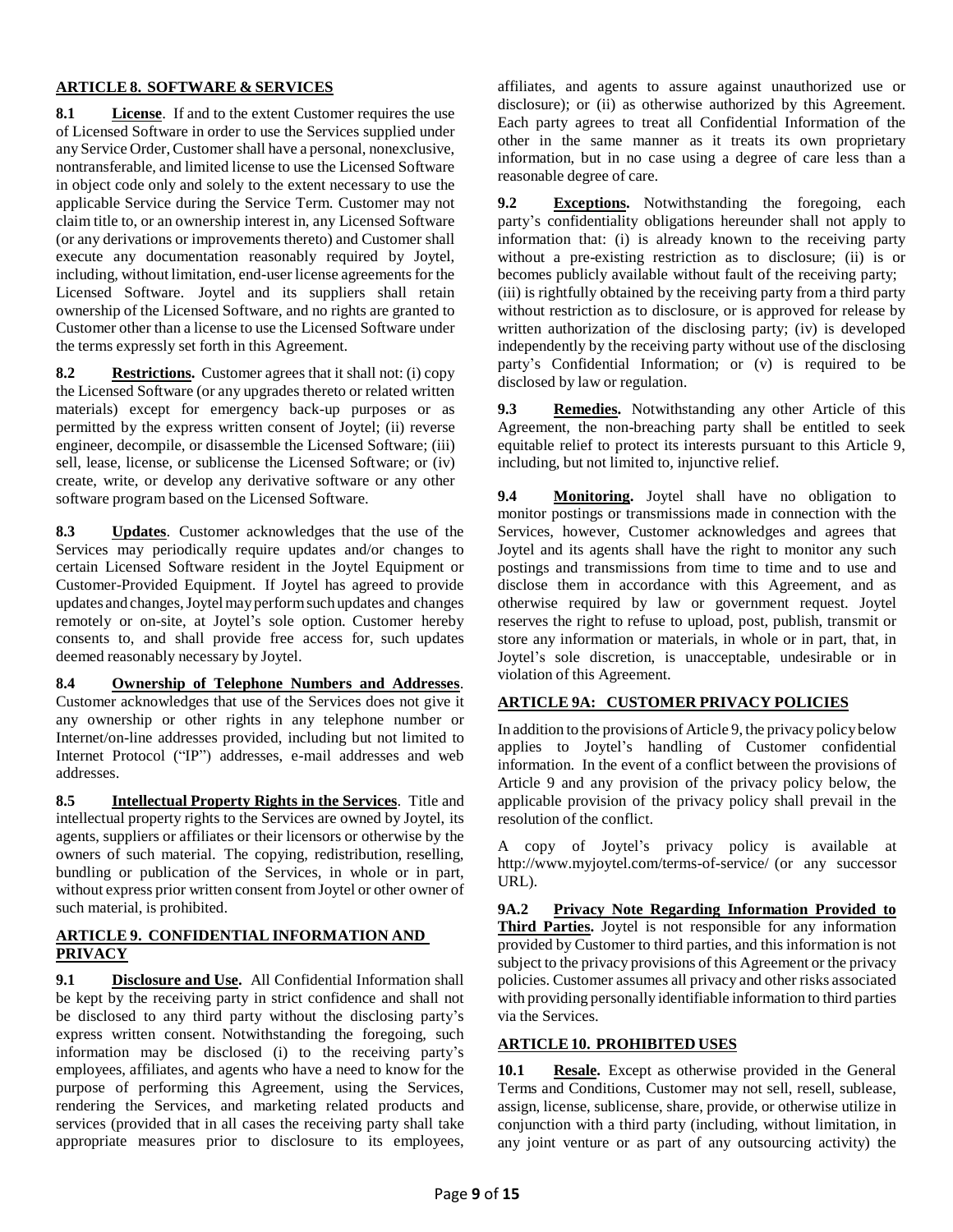Services or any component thereof.

**10.2 Use Policies**. Customer agrees to ensure that all uses of the Joytel Equipment and/or the Services installed at its premises ("use") are legal and appropriate. Specifically, Customer agrees to ensure that all uses by Customer or by any other person ("user"), whether authorized by Customer or not, comply with all applicable laws, regulations, and written and electronic instructions for use. Joytel reserves the right to act immediately and without notice to terminate or suspend the Services and/or to remove from the Services any information transmitted by or to Customer or users, if Joytel (i) determines that such use or information does not conform with the requirements set forth in this Agreement, (ii) determines that such use or information interferes with Joytel's ability to provide the Services to Customer or others, (iii) reasonably believes that such use or information may violate any laws, regulations, or written and electronic instructions for use, or (iv) reasonably believes that Customer's use of the Service interferes with or endangers the health and/or safety of Joytel personnel or third parties. Furthermore, the Services shall be subject to one or more Acceptable Use Policies ("AUP") that may limit use. The AUP and other policies concerning the Services are posted on Joytel's web site(s) at http://www.myjoytel.com/wpcontent/uploads/2016/03/JOYTEL\_AUP.pdf (or any successor URL) or on another web site about which Customer has been notified, and are incorporated to this Agreement by reference. Joytel may update the use policies from time to time, and such updates shall be deemed effective seven (7) days after the update is posted online, with or without actual notice to Customer. Accordingly, Customer should check the above web addresses (or the applicable successor URLs) on a regular basis to ensure that its activities conform to the most current version of the use policies. Joytel's action or inaction in enforcing acceptable use shall not constitute review or approval of Customer's or any other users' use or information.

**10.3 Violation.** Any breach ofthis Article 10 shall be deemed a material breach of this Agreement. In the event of such material breach, Joytel shall have the right to restrict, suspend, or terminate immediately any or all Service Orders, without liability on the part of Joytel, and then to notify Customer of the action that Joytel has taken and the reason for such action, in addition to any and all other rights and remedies under this Agreement.

## **ARTICLE 11. SERVICE CREDITS**

**11.1 Credit Allowances**. Unless otherwise addressed in a service level agreement attached to this Agreement (see attached Schedule A-1 Service Level Agreement for Wired Fiber Connection only), Joytel will allow a pro-rata credit against future payment of the net monthly recurring charge (exclusive of nonrecurring charges, other one- time charges, per call charges, measured charges, regulatory fees and surcharges, taxes, and other governmental and quasi- governmental fees) for a Service Interruption, except as specified below or as may otherwise be legally required ("Credit"). "Service Interruption" shall mean a break in transmission that renders the Service unusable for transmission and reception. For the purposes of calculating a Credit allowance, the Service Interruption period begins when the Customer reports an interruption in the portion of the Service

to Joytel, a trouble ticket is opened, and the Service is released to Joytel for testing and repair. The Service Interruption ends when the affected portion of the Service has been restored and Joytel has closed the trouble ticket. Service Interruption time does not include interruptions of less than thirty (30) minutes' duration. Credits will be as follows:

| Length of Service Interruption                       | <b>Amount of Credit</b> |
|------------------------------------------------------|-------------------------|
| At least 4 hours and up to and including<br>24 hours | 1 full day              |

The total number of credit allowances per month shall not exceed the total monthly recurring charge for the affected Service. Credit allowances will not be made for less than \$1.00, unless required under applicable law. To qualify, Customer must request the Credit from Joytel within 30 days of the Service Interruption. A service interruption credit will not be given to a Customer if it is determined by Joytel or its directors, officers, employees, and agents, in their sole discretion, that the service interruption was in any way caused and or exacerbated by the actions of Customer or its directors, officers, employees, and agents.

**11.2 Exceptionsto Credit Allowances.** Except as otherwise provided in the General Terms and Conditions, a Service Interruption shall not qualify for the Credits set forth herein if such Service Interruption is related to, associated with, or caused by: scheduled maintenance events; Customer actions or inactions; Customer-provided power or equipment; any third party not contracted through Joytel, including, without limitation, Customer's users, third-party network providers; any power, equipment or services provided by third parties; or an event of force majeure as defined in this Agreement, unless otherwise provided under applicable law. The remedies set forth in this Article 11 shall be Customer's sole and exclusive remedy for any Service Interruption in the Services, outage, unavailability, delay or other degradation in the Services or any Joytel failure to meet the objectives of the Services.

### **ARTICLE 12. INSURANCE**

**12.1** Joytel shall maintain during the Initial Term or any Renewal Termcommercial general liability insurance that covers its liability and obligations hereunder including property damage and personal injury.

12.2 The liability limits under these policies shall be, at a minimum, one million (\$1,000,000) dollars per occurrence, with a combined single limit for bodily injury and property damage liability.

## **ARTICLE13. MISCELLANEOUS TERMS**

**13.1 Force Majeure.** Neither party shall be liable to the other party for any delay, failure in performance, loss, or damage to the extent caused by force majeure conditions such as acts of God, fire, explosion, power blackout, cable cut, acts of regulatory or governmental agencies, unavailability of right-of-way, unavailability of services or materials upon which the Services rely, or other causes beyond the party's reasonable control, except that Customer's obligation to pay for Services provided shall not be excused. Changes in economic, business or competitive condition shall not be considered force majeure events.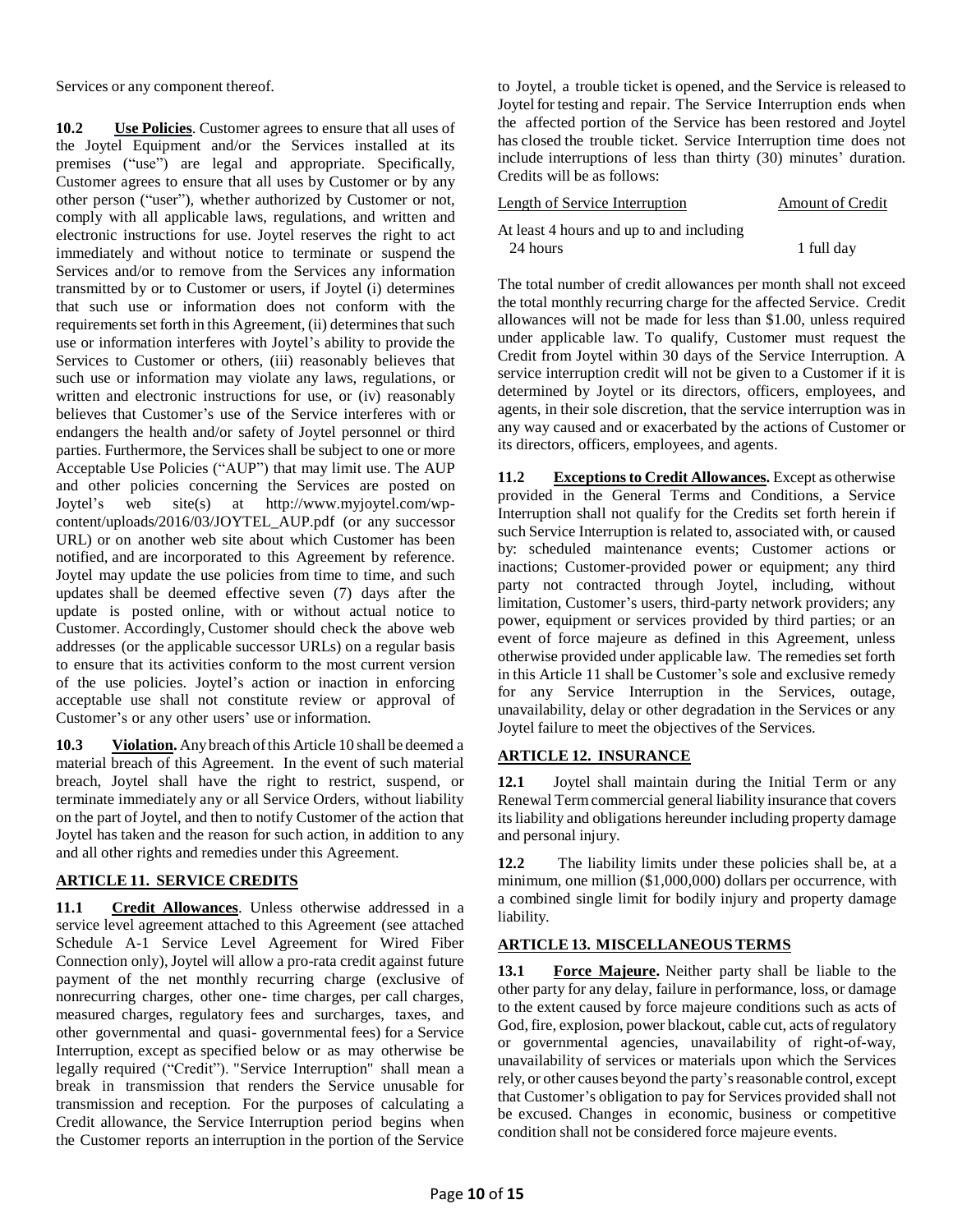**13.2 Assignment and Transfer.** Neither Party shall assign any right, obligation or duty, in whole or in part, nor of any other interest hereunder, without the prior written consent of the other Party, which shall not be unreasonably withheld. The foregoing notwithstanding, Joytel may assign this Agreement to any affiliate, related entity, or successor in interest without Customer's consent. In addition, Joytel may partially assign its rights and obligations hereunder to any party that acquires from Joytel all or substantially all of the assets of a cable franchise(s) in which the Services is deployed to Customer. All obligations and duties of either Party under this Agreement shall be binding on all successors in interest and assigns of such Party.

**13.3 Export Law and Regulation**. Customer acknowledges that any products, software, and technical information (including, but not limited to, services and training) provided pursuant to the Agreement may be subject to U.S. export laws and regulations, and any foreign use or transfer of such products, software, and technical information must be authorized under those regulations. Customer agrees that it will not use distribute, transfer, or transmit the products, software, or technical information (even if incorporated into other products) except in compliance with U.S. export regulations. If requested by Joytel, Customer also agrees to sign written assurances and other export-related documents as may be required for Joytel to comply with U.S. export regulations.

**13.4 Notices.** Except as otherwise provided in this Agreement, any notices or other communications contemplated or required under this Agreement, in order to be valid, shall be in writing and shall be given via personal delivery, overnight courier, or via U.S. Certified Mail, Return Receipt Requested. Notices to Customer shall be sent to the Customer billing address; notices to Joytel shall be sent to 800 Water Street, Suite 202, Jacksonville, FL 32202, Attn: Vice President of Business Services Sales Operations. All such notices shall be deemed given and effective on the day when delivered byovernight delivery service or certified mail.

**13.5 Entire Understanding.** The Agreement constitutes the entire understanding of the parties related to the subject matter hereof. The Agreement supersedes all prior agreements, proposals, representations, statements, or understandings, whether written or oral, concerning the Services or the parties' rights or obligations relating to the Services. Any prior representations, promises, inducements, or statements of intent regarding the Services that are not expressly provided for in this Agreement are of no effect. Terms or conditions contained in any purchase order, or restrictive endorsements or other statements on any form of payment, shall be void and of no force or effect. Only specifically authorized representatives of Joytel may make modifications to this Agreement or this Agreement's form. No modification to the form or this Agreement made by a representative of Joytel who has not been specifically authorized to make such modifications shall be binding upon Joytel. No subsequent agreement among the parties concerning the Services shall be effective or binding unless it is executed in writing by authorized representatives of both parties.

**13.6 Tariffs**. Notwithstanding anything to the contrary in the Agreement, Joytel may elect or be required to file tariffs with

regulatory agencies for certain Services. In such event, the terms set forth in the Agreement may, under applicable law, be superseded by the terms and conditions of the Tariffs. Without limiting the generality of the foregoing, in the event of any inconsistency with respect to rates, the rates and other terms set forth in the applicable Sales Order shall be treated as individual case based arrangements to the maximum extent permitted by law, and Joytel shall take such steps as are required by law to make the rates and other terms enforceable. If Joytel voluntarily or involuntarily cancels or withdraws a Tariff under which a Service is provided to Customer, the Service will thereafter be provided pursuant to the Agreement and the terms and conditions contained in the Tariff immediately prior to its cancellation or withdrawal. In the event that Joytel is required by a governmental authority to modify a Tariff under which Service is provided to Customer in a manner that is material and adverse to either party, the affected party may terminate the applicable Sales Order upon a minimum thirty (30) days' prior written notice to the other party, without further liability.

**13.7 Construction.** In the event that any portion of this Agreement is held to be invalid or unenforceable, the parties shall replace the invalid or unenforceable portion with another provision that, as nearly as possible, reflects the original intention of the parties, and the remainder of this Agreement shall remain in full force and effect.

**13.8 Survival.** The rights and obligations of either party that by their nature would continue beyond the expiration or termination of this Agreement or any Service Order, including without limitation representations and warranties, indemnifications, and limitations of liability, shall survive termination or expiration ofthis Agreement or any Service Order.

**13.9 Choice of Law.** Any claim not covered by the Arbitration Provision shall be brought in the State of Florida, of the Fourth Judicial Circuit, Duval County, Florida only, and the prevailing party shall be entitled to attorney's fees, expenses and costs., except to the extent superseded by federal law.

**13.10 No Third Party Beneficiaries.** This Agreement does not expressly or implicitly provide any third party (including users) with any remedy, claim, liability, reimbursement, cause of action, or other right or privilege.

**13.11 No Waiver.** No failure by either party to enforce any rights hereunder shall constitute a waiver of such right(s).

**13.12 Independent Contractors.** The Parties to

this Agreement are independent contractors. Neither Party is an agent, representative, or partner of the other Party. Neither Party shall have any right, power, or authority to enter into any agreement for, or on behalf of, or incur any obligation or liability of, or to otherwise bind, the other Party. This Agreement shall not be interpreted or construed to create an association, agency, joint venture, or partnership between the Parties or to impose any liability attributable to such a relationship upon either Party.

**13.13 Article Headings.** The article headings used herein are for reference only and shall not limit or control any term or provision of this Agreement or the interpretation or construction thereof.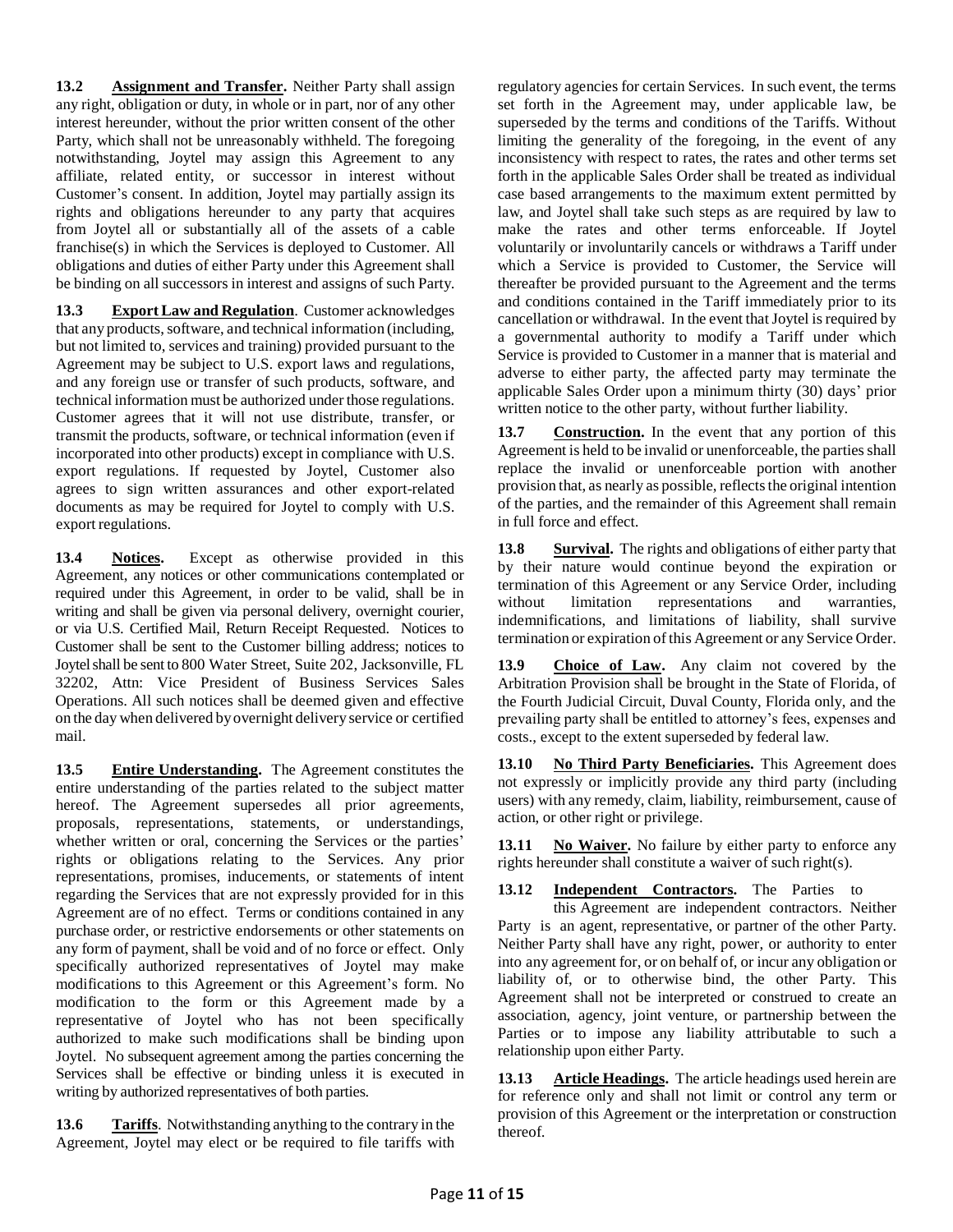**13.14 Compliance with Laws**. Each of the Parties agrees to comply with all applicable local, state and federal laws and regulations and ordinances in the performance of its respective obligations under this Agreement.

#### **ARTICLE 14. PROVISION OF SERVICE/USE**.

**14.1** Subject to the terms and conditions herein, Internet Services are intended for commercial use only. Customer is prohibited from reselling Hospitality Internet Services, except that Customer may use such Services to provide internet service to its short-term lodging accommodation end users. Joytel shall provide Hospitality Internet Service to a demarcation point at the Service Location. Customer shall be responsible for any and all facilities, equipment and/or devices required to use Hospitality Internet Services on the customer-side of the demarcation point. The connection is intended solely for use within the office building in which it is originally installed. Client may not share the Connection/Services with other locations, unrelated parties, other business entities or their employees. Reselling Services obtained though the Connection is strictly prohibited.

### **ARTICLE 15. PUBLIC RECORDS REQUESTS**.

**15.1** Joytel shall comply and may be subject to the provisions of Chapter 119, Florida Statutes.

### **ARTICLE 16. SEVERABILITY**

**16.1** If any provision of the Agreement or any part of any provision of the Agreement is found to be invalid by a court of competent jurisdiction, such shall not affect the validity of any other provision/s or part/s of the Agreement.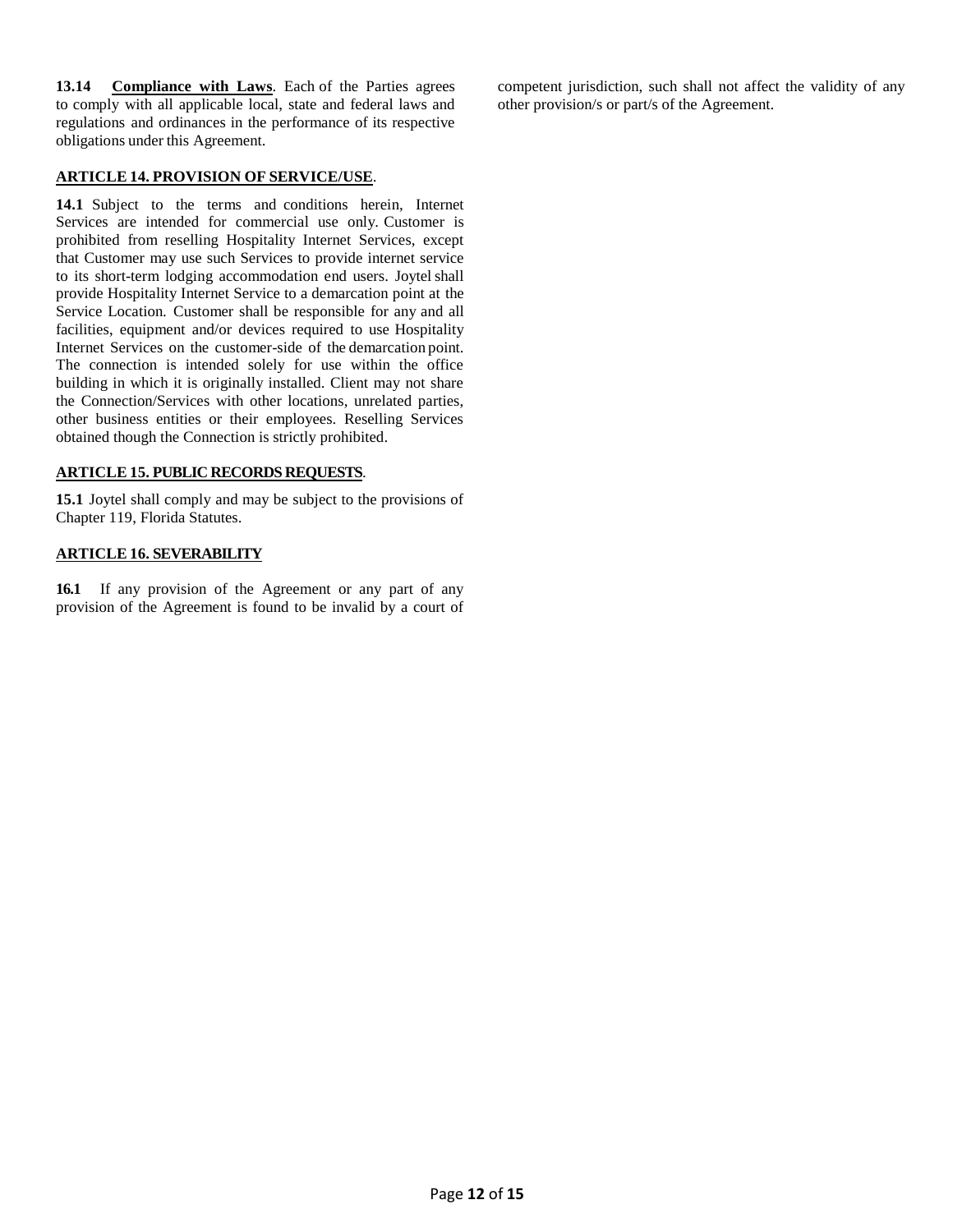#### **JOYTEL SERVICES ATTACHMENT FIBER SERVICES**

### **SCHEDULE A-1 SERVICE LEVEL AGREEMENT**

#### **Ethernet Transport Version 1.1**

Joytel's fiber Services is backed by the following Service Level Agreement ("SLA"):

### **Definitions:**

Capitalized terms not otherwise defined herein shall have the meaning ascribed to them in the Ethernet Services PSA or the General Terms and Conditions.

**"Planned Service Interruption"** means any Service Interruption caused by planned work such as scheduled maintenance or planned enhancements or upgrades to the network.

**"Service Interruption"** means a complete loss of signal that renders the Service unusable.

### **Service Level Agreement (SLA)**

Company's liability for any Service Interruption (individually or collectively, "Liability"), shall be limited to the amounts set forth in Table 1 below. For the purposes of calculating credit for any such Liability, the Liability period begins when the Customer reports an interruption in the portion of the Service to Company, provided that the Liability is reported by Customer during the duration of the Liability, and, a trouble ticket is opened; the Liability shall be deemed resolved upon closing of the same trouble ticket or the termination of the interruption, if sooner, less any time Joytel is awaiting additional information or premises testing from the Customer. In no event shall the total amount of credit issued to Customer's account on a per-month basis exceed 50% of the total monthly recurring charge ("MRC") set forth in the Sales Order. Service Interruptions will not be aggregated for purposes of determining credit allowances. To qualify, Customer must request the Credit from Joytel within thirty (30) days of the interruption. Customer will not be entitled to any additional credits for Service Interruptions. Joytel shall not be liable for any Liability caused by force majeure events, Planned Service Interruptions or Customer actions, omission or equipment.

### **TABLE 1**

| <b>Length of Service Interruption:</b>   | <b>Amount of Credit:</b> |  |
|------------------------------------------|--------------------------|--|
| Less than 4 minutes                      | None                     |  |
| At least 4 minutes but less than 4 hours | 5% of Total MRC          |  |
| At least 4 hours but less than 8 hours   | 10% of Total MRC         |  |
| At least 8 hours but less than 12 hours  | 20% of Total MRC         |  |
| At least 12 hours but less than 16 hours | 30% of Total MRC         |  |
| At least 16 hours but less than 24 hours | 40% of Total MRC         |  |
| At least 24 hours or greater             | 50% of Total MRC         |  |

THE TOTAL CREDIT ALLOWANCES PER MONTH IS CAPPED AT 50% of THAT MONTH'S MRC FOR THE INTERRUPTED SERVICE. SERVICE INTERRUPTIONS ARE NOT AGGREGATED FOR THE PURPOSES OF DETERMINING CREDIT ALLOWANCES.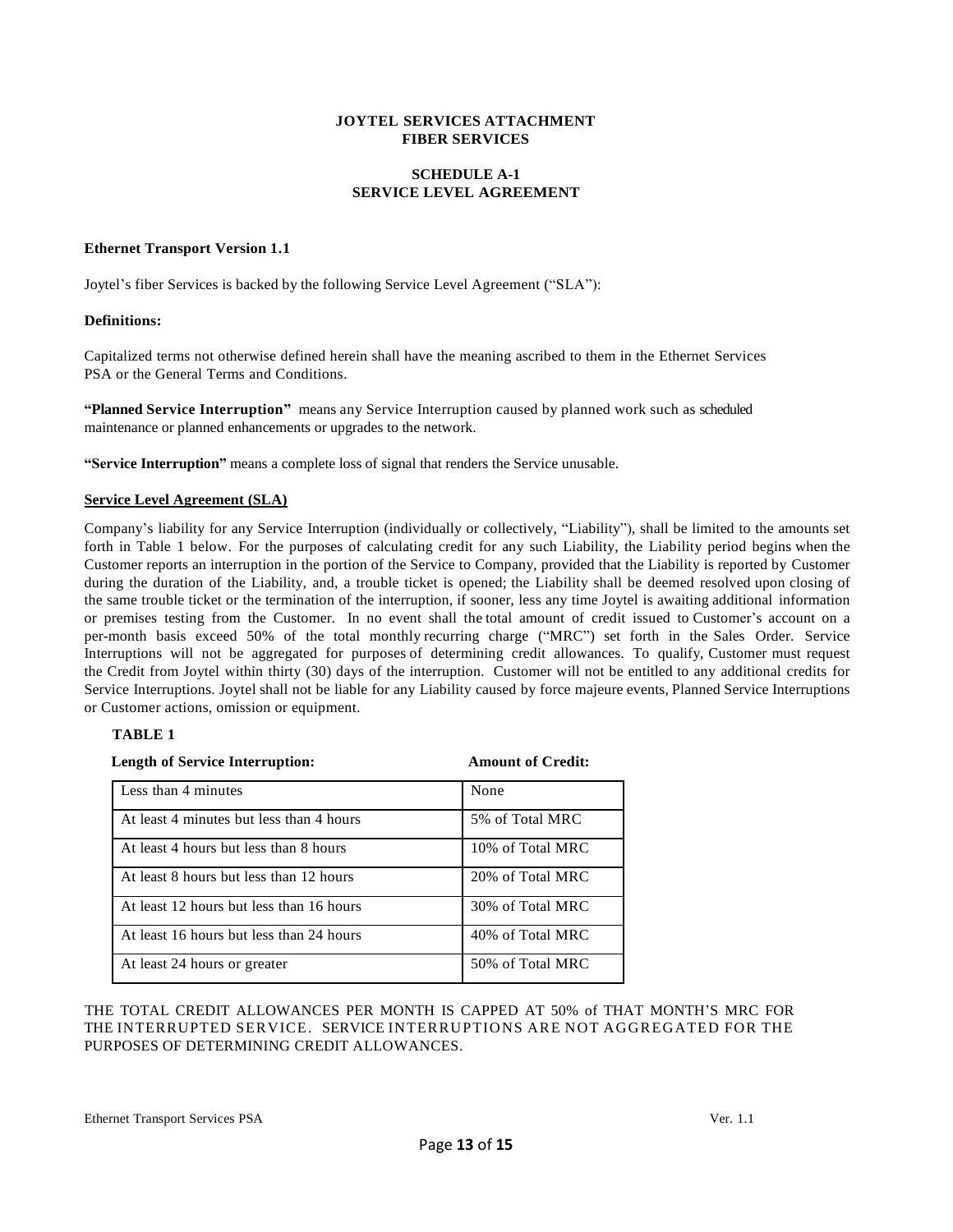### **Monitoring, Technical Support and Maintenance**

1. **Network Monitoring**. Joytel monitors Service on a 24x7x365 basis.

2. **Technical Support**. Joytel provides a toll-free trouble reporting telephone number to the Services Network Operations Center ("NOC") that operates on a 24x7x365 basis. Joytel provides technical support for service-related inquiries. Technical support will not offer consulting or advice on issues relating to CPE or other equipment not provided by Joytel.

- a. Escalation. Reported troubles are escalated within the Joytel NOC to meet the response/restoration interval described below (Response and Restoration Standards). Service issues are escalated within the Joytel NOC as follows: to a Supervisor at the end of the applicable time interval plus one (1) hour; to a Manager at the end of the applicable time interval plus two (2) hours, and to a Director at the end of the applicable time interval plus four (4) hours.
- b. Maintenance. Joytel's standard maintenance window is Sunday to Saturday from 12:00am to 6:00am local time. Scheduled maintenance is performed during the maintenance window and will be coordinated between Joytel and the Customer. Joytel provides a minimum of forty-eight (48) hour notice for non-service impacting scheduled maintenance. Joytel provides a minimum of seven (7) days' notice for service impacting planned maintenance. Emergency maintenance is performed as needed without advance notice to Customer.

3. Joytel provides certain Joytel Equipment for provisioning its services and the delivery of the UNI, which will reside on the Customer-side of the Demarcation Point. Joytel will retain ownership and management responsibility for this Joytel Equipment. This Joytel Equipment must only be used for delivering Services. Customers are required to shape their egress traffic to the Committed Information Rate ("CIR") identified in the Sales Order. Joytel will be excused from paying SLA credits if the Service Interruption is the result of Customer's failure to shape their traffic to the contracted CIR or utilizing Joytel Equipment for non-Joytel provided services.

### **Response and Restoration Standards**

| <b>CATEGORY</b>                   | <b>TIME INTERVAL</b> | <b>MEASUREMENT</b>    | <b>REMEDIES</b> |
|-----------------------------------|----------------------|-----------------------|-----------------|
| Mean Time to Respond              | 15 minutes           | Averaged Over A Month | Escalation      |
| Telephonically to Call            |                      |                       | (see above)     |
| Mean Time to Restore Equipment    | 4 hours              | Averaged Over A Month | Escalation      |
|                                   |                      |                       | (see above)     |
| <i>Mean Time to Restore Fiber</i> | 6 hours              | Averaged Over A Month | Escalation      |
|                                   |                      |                       | (see above)     |

Joytel has the following response and restoration objectives:

Customer shall bear any expense incurred, e.g., dispatch/labor costs, where a Service Interruption is found to be the fault of Customer, its end users, agents, representatives or third-party suppliers.